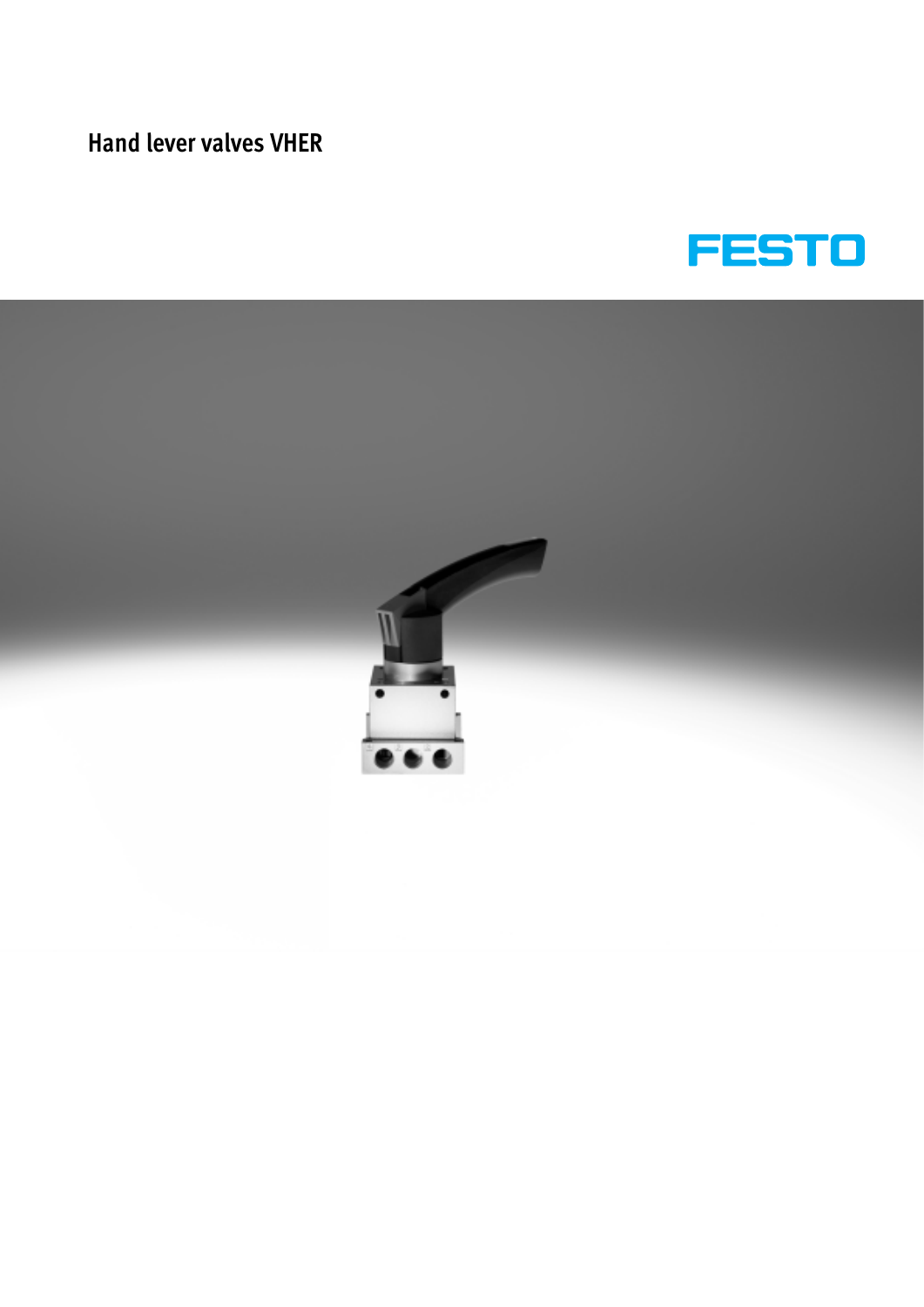# **Hand lever valves VHER**

Key features



#### **Powerful Flexible Practical**

- $\mathbf{M}$  Flow
	- 170 … 3800 l/min

- 4/3-way valve mid-position closed mid-position exhausted mid-position pressurised
- $\bullet$  Connections: M5, G1/8, G1/4, G1/2
- 3/3-way valve Hand lever valves VHER can be used as 3/3-way valves by sealing port 2

With these valves it is possible to stop single-acting cylinders (3/3-way valve) or double-acting cylinders (4/3-way valve) within the stroke range.

In mid-position closed, the drive piston moves until the forces are balanced.

**FESTO** 

In mid-position exhausted the piston can be moved manually; only the frictional forces have to be overcome. In mid-position pressurised, the same pressure is present at ports 2 and 4. The piston is not moved (in the case of flat surfaces).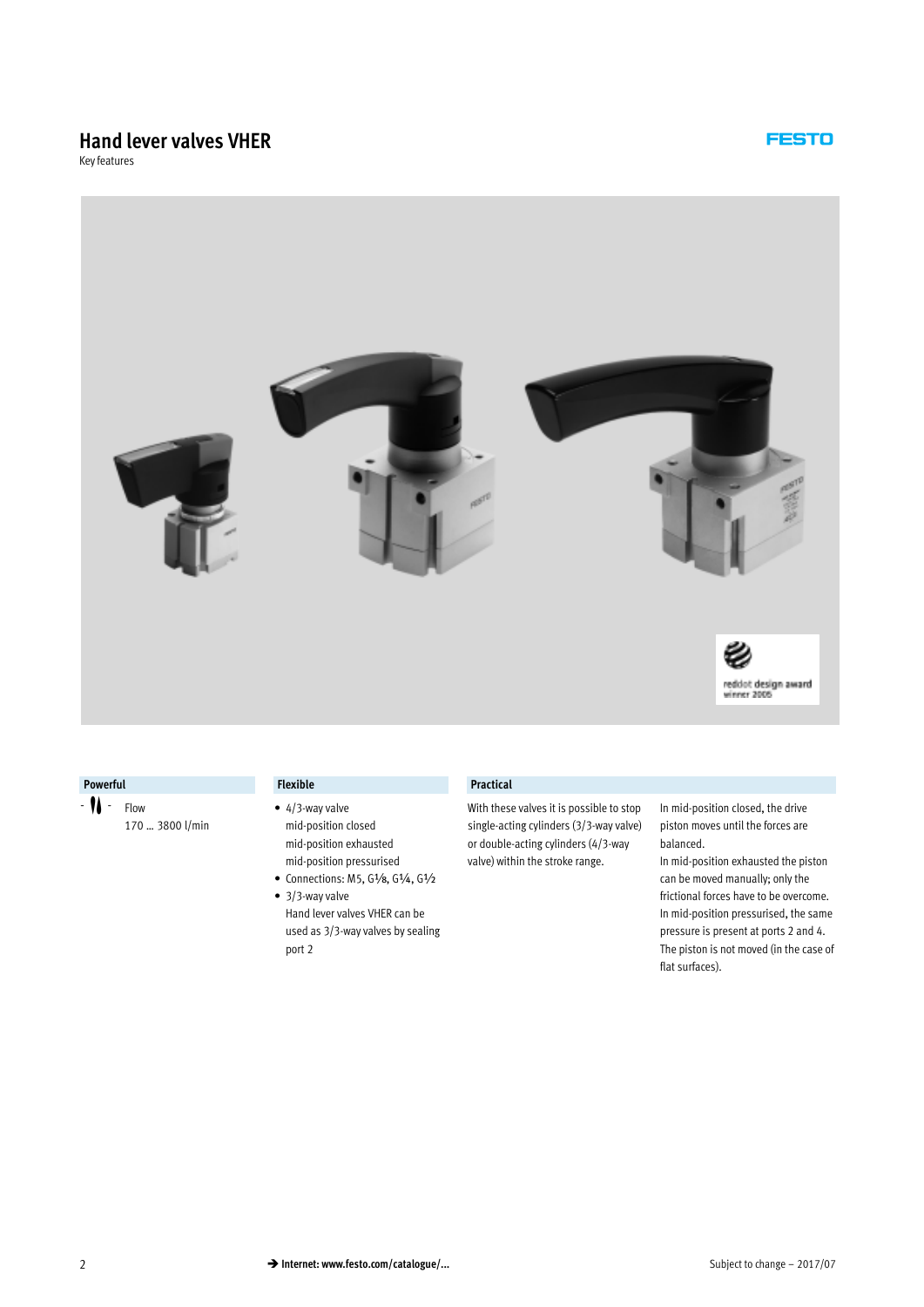# **Hand lever valves VHER-B43**

Product range overview

| <b>Function</b> | <b>Feature</b>                    | <b>Type</b>                                                    | <b>Nominal flow rate</b> | <b>Hand lever</b> |              | $\rightarrow$ Page/ |
|-----------------|-----------------------------------|----------------------------------------------------------------|--------------------------|-------------------|--------------|---------------------|
|                 |                                   |                                                                | [1/min.]                 |                   |              | Internet            |
|                 |                                   | Port underneath, mid-position pressurised<br>VHER-H-B43U-B-G18 | 800                      | Metal             | Without lock | $\overline{7}$      |
|                 |                                   | <b>VHER-H-B43U-B-G14</b>                                       | 1500                     |                   |              |                     |
|                 |                                   | <b>VHER-H-B43U-B-G12</b>                                       | 3800                     |                   |              |                     |
|                 |                                   | VHER-P-H-B43U-B-M5                                             | 260                      | Polymer           | With lock    | 19                  |
|                 |                                   | VHER-P-H-B43U-B-G18                                            | 800                      |                   |              |                     |
|                 |                                   | VHER-P-H-B43U-B-G14                                            | 1500                     |                   |              |                     |
|                 |                                   | VHER-P-H-B43U-B-G12                                            | 3800                     |                   |              |                     |
|                 |                                   | Port at side, mid-position pressurised                         |                          |                   |              |                     |
|                 |                                   | <b>VHER-H-B43U-G18</b>                                         | 600                      | Metal             | Without lock | $\overline{7}$      |
|                 |                                   | <b>VHER-H-B43U-G14</b>                                         | 1150                     |                   |              |                     |
|                 |                                   | <b>VHER-H-B43U-G12</b>                                         | 3200                     |                   |              |                     |
|                 |                                   | VHER-P-H-B43U-M5                                               | 170                      | Polymer           | With lock    | 19                  |
|                 |                                   | <b>VHER-P-H-B43U-G18</b>                                       | 600                      |                   |              |                     |
|                 |                                   | VHER-P-H-B43U-G14                                              | 1150                     |                   |              |                     |
|                 |                                   | <b>VHER-P-H-B43U-G12</b>                                       | 3200                     |                   |              |                     |
|                 |                                   |                                                                |                          |                   |              |                     |
|                 |                                   | Port underneath, mid-position closed                           |                          |                   |              |                     |
|                 |                                   | VHER-H-B43C-B-G18                                              | 800                      | Metal             | Without lock | $\overline{7}$      |
|                 |                                   | VHER-H-B43C-B-G14                                              | 1500                     |                   |              |                     |
|                 |                                   | <b>VHER-H-B43C-B-G12</b>                                       | 3800                     |                   |              |                     |
|                 |                                   | VHER-P-H-B43C-B-M5                                             | 260                      | Polymer           | With lock    | 19                  |
|                 |                                   | VHER-P-H-B43C-B-G18                                            | 800                      |                   |              |                     |
|                 |                                   | VHER-P-H-B43C-B-G14                                            | 1500                     |                   |              |                     |
|                 |                                   | VHER-P-H-B43C-B-G12                                            | 3800                     |                   |              |                     |
|                 | Port at side, mid-position closed |                                                                |                          |                   |              |                     |
|                 |                                   | <b>VHER-H-B43C-G18</b>                                         | 600                      | Metal             | Without lock | $\overline{7}$      |
|                 |                                   | <b>VHER-H-B43C-G14</b>                                         | 1150                     |                   |              |                     |
|                 |                                   | <b>VHER-H-B43C-G12</b>                                         | 3200                     |                   |              |                     |
|                 |                                   | VHER-P-H-B43C-M5                                               | 170                      | Polymer           | With lock    | 19                  |
|                 |                                   | <b>VHER-P-H-B43C-G18</b>                                       | 600                      |                   |              |                     |
|                 |                                   | <b>VHER-P-H-B43C-G14</b>                                       | 1150                     |                   |              |                     |
|                 |                                   | <b>VHER-P-H-B43C-G12</b>                                       | 3200                     |                   |              |                     |
|                 |                                   |                                                                |                          |                   |              |                     |
|                 |                                   | Port underneath, mid-position exhausted                        |                          |                   |              |                     |
|                 |                                   | <b>VHER-H-B43E-B-G18</b>                                       | 800                      | Metal             | Without lock | $\overline{7}$      |
|                 |                                   | <b>VHER-H-B43E-B-G14</b>                                       | 1500                     |                   |              |                     |
|                 |                                   | <b>VHER-H-B43E-B-G12</b>                                       | 3800                     |                   |              |                     |
|                 |                                   | VHER-P-H-B43E-B-M5                                             | 260                      | Polymer           | With lock    | 19                  |
|                 |                                   | VHER-P-H-B43E-B-G18                                            | 800                      |                   |              |                     |
|                 |                                   | VHER-P-H-B43E-B-G14                                            | 1500                     |                   |              |                     |
|                 |                                   | <b>VHER-P-H-B43E-B-G12</b>                                     | 3800                     |                   |              |                     |
|                 |                                   | Port at side, mid-position exhausted                           |                          |                   |              |                     |
|                 |                                   | <b>VHER-H-B43E-G18</b>                                         | 600                      | Metal             | Without lock | $\overline{7}$      |
|                 |                                   | <b>VHER-H-B43E-G14</b>                                         | 1150                     |                   |              |                     |
|                 |                                   | <b>VHER-H-B43E-G12</b>                                         | 3200                     |                   |              |                     |
|                 |                                   | VHER-P-H-B43E-M5                                               | 170                      | Polymer           | With lock    | 19                  |
|                 |                                   | <b>VHER-P-H-B43E-G18</b>                                       | 600                      |                   |              |                     |
|                 |                                   | <b>VHER-P-H-B43E-G14</b>                                       | 1150                     |                   |              |                     |
|                 |                                   | <b>VHER-P-H-B43E-G12</b>                                       | 3200                     |                   |              |                     |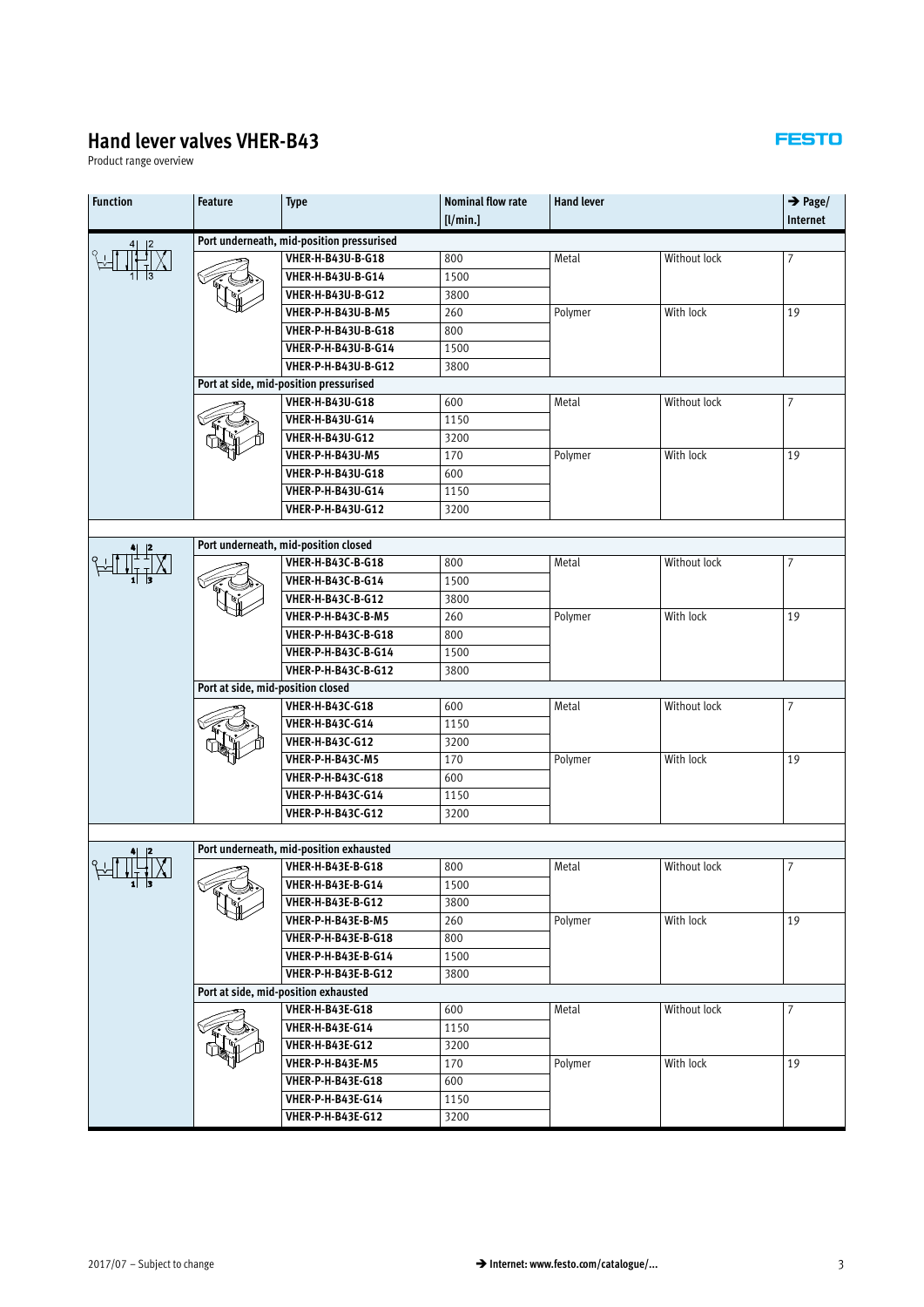# **Hand lever valves VHER**

Peripherals overview



| Component parts and accessories            | <b>Brief description</b>                                                                                    | $\rightarrow$ Page/<br>Internet |
|--------------------------------------------|-------------------------------------------------------------------------------------------------------------|---------------------------------|
| Hand lever valve VHER<br> 1                | Connection size M5, G <sup>1</sup> /8, G <sup>1</sup> /4, G <sup>1</sup> /2 (lateral pneumatic connections) | 7,19                            |
| $\sqrt{2}$<br>Actuating lever              | Large, polymer                                                                                              |                                 |
| $\boxed{3}$<br>Lever mounting clip         | Large                                                                                                       |                                 |
| Inscription label<br>$\boxed{4}$           |                                                                                                             | -                               |
| $\sqrt{5}$<br>Control panel                | Not included in the scope of delivery                                                                       |                                 |
| $\boxed{6}$<br>Mounting screws             | Not included in the scope of delivery                                                                       |                                 |
| $\sqrt{7}$<br>Proximity sensor SM-10- -L-  | Not included in the scope of delivery (electrical connection, in-line outlet)                               | 18,30                           |
| $\boxed{8}$<br>Proximity sensor SM-10- -Q- | Not included in the scope of delivery (electrical connection, lateral outlet)                               | 18,30                           |
| 9<br>Hand lever valve VHER                 | Connection size M5, G1/8, G1/4, G1/2 (pneumatic connections underneath)                                     | 7,19                            |
| 10<br>Knurled nut                          | Control panel mounting                                                                                      |                                 |
| 11<br>Actuating lever                      | Small, polymer                                                                                              |                                 |
| $\overline{12}$<br>Lever mounting clip     | Small                                                                                                       |                                 |
| 13<br>Actuating lever                      | Small, metal                                                                                                |                                 |
| 14<br>Actuating lever                      | Large, metal                                                                                                |                                 |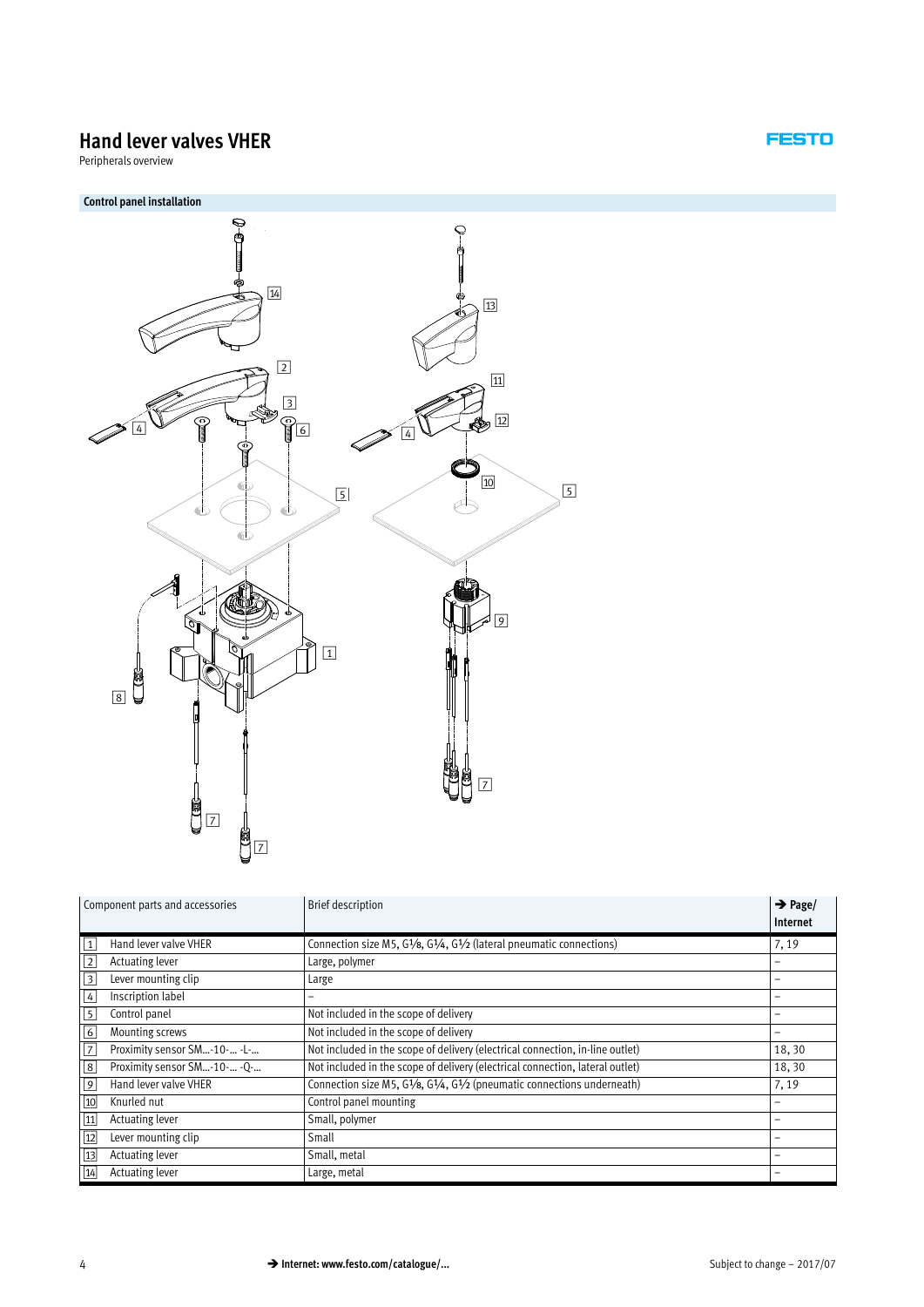# **Hand lever valves VHER**

Peripherals overview

#### **Mounted valves with accessories**





|                | Component parts and accessories | Brief description                                                                                 | $\rightarrow$ Page/ |
|----------------|---------------------------------|---------------------------------------------------------------------------------------------------|---------------------|
|                |                                 |                                                                                                   | Internet            |
|                | Hand lever valve VHER-P-H       | Connection size M5, G1/8, G1/4, G1/2 with polymer lever, large (pneumatic connections underneath) | 19                  |
|                | Lock                            | Not included in the scope of delivery                                                             |                     |
| 3              | Hand lever valve VHER-H         | Connection size G1/8, G1/4, G1/2 with metal lever, large (lateral pneumatic connections)          |                     |
| $\overline{4}$ | Proximity sensor SM-10- -L-     | Not included in the scope of delivery (electrical connection, in-line outlet)                     | 18,30               |
|                | Proximity sensor SM-10- -Q-     | Not included in the scope of delivery (electrical connection, lateral outlet)                     | 18,30               |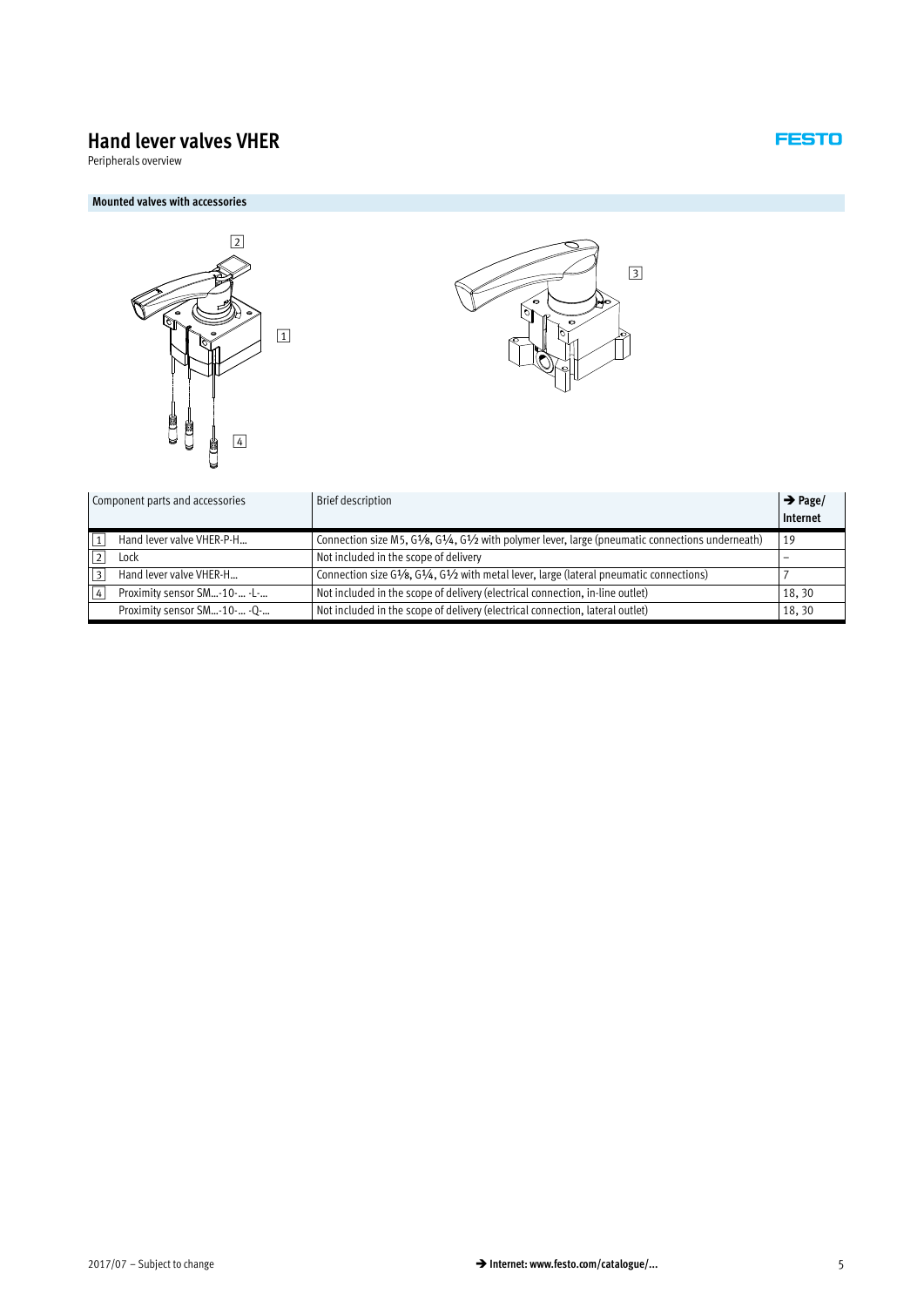# **Hand lever valves, VHER-H-B43, non-reversible**

#### **FESTO**

Type codes

G14 G1/4 G12 G1/2

|                       |                                            | <b>VHER</b> | - |  | - | Η | - | - | - |  |  |
|-----------------------|--------------------------------------------|-------------|---|--|---|---|---|---|---|--|--|
|                       |                                            |             |   |  |   |   |   |   |   |  |  |
| Type                  |                                            |             |   |  |   |   |   |   |   |  |  |
| <b>VHER</b>           | Hand lever valve with detent               |             |   |  |   |   |   |   |   |  |  |
|                       |                                            |             |   |  |   |   |   |   |   |  |  |
| Design                |                                            |             |   |  |   |   |   |   |   |  |  |
| $\qquad \qquad -$     | Hand lever, metal version                  |             |   |  |   |   |   |   |   |  |  |
| $\overline{P}$        | Hand lever, polymer version                |             |   |  |   |   |   |   |   |  |  |
|                       |                                            |             |   |  |   |   |   |   |   |  |  |
|                       | Type of actuation                          |             |   |  |   |   |   |   |   |  |  |
| H                     | Hand lever, top                            |             |   |  |   |   |   |   |   |  |  |
|                       |                                            |             |   |  |   |   |   |   |   |  |  |
| <b>Valve function</b> |                                            |             |   |  |   |   |   |   |   |  |  |
| B43C                  | 4/3-way valve, detenting, mid-position     |             |   |  |   |   |   |   |   |  |  |
|                       | closed                                     |             |   |  |   |   |   |   |   |  |  |
| B43E                  | 4/3-way valve, detenting, mid-position     |             |   |  |   |   |   |   |   |  |  |
|                       | open                                       |             |   |  |   |   |   |   |   |  |  |
| <b>B43U</b>           | 4/3-way valve, detenting, mid-position     |             |   |  |   |   |   |   |   |  |  |
|                       | pressurised                                |             |   |  |   |   |   |   |   |  |  |
|                       |                                            |             |   |  |   |   |   |   |   |  |  |
|                       | <b>Direction of flow</b>                   |             |   |  |   |   |   |   |   |  |  |
|                       | Non-reversible                             |             |   |  |   |   |   |   |   |  |  |
|                       | Connection direction, pneumatic connection |             |   |  |   |   |   |   |   |  |  |
|                       |                                            |             |   |  |   |   |   |   |   |  |  |
| $\overline{a}$        | At the side                                |             |   |  |   |   |   |   |   |  |  |
| $\sf B$               | Underneath                                 |             |   |  |   |   |   |   |   |  |  |
|                       | Connection size, pneumatic connection      |             |   |  |   |   |   |   |   |  |  |
| M <sub>5</sub>        | M <sub>5</sub>                             |             |   |  |   |   |   |   |   |  |  |
| G18                   |                                            |             |   |  |   |   |   |   |   |  |  |
|                       | G1/8                                       |             |   |  |   |   |   |   |   |  |  |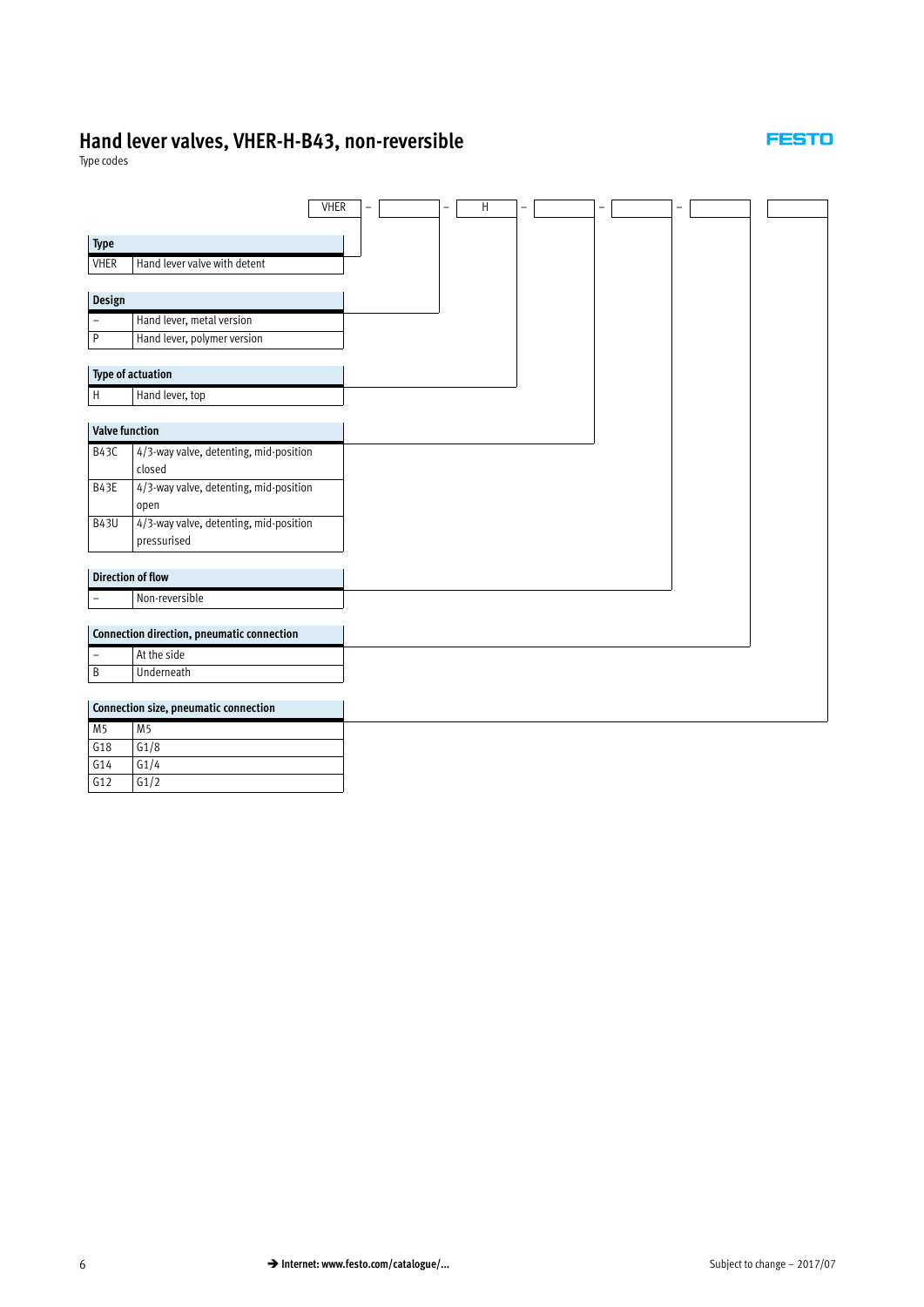<span id="page-6-0"></span>Technical data VHER-H-B43

600 … 3800 l/min

–0.95 … +10 bar

- **L** - Temperature range  $-20$  ... +80 °C

-  $\bigcup$  - Flow rate

-L- Pressure



#### **General technical data**

| Connection size                  |                 |          | G1/8                                                              | G1/4 | G1/2 |  |  |  |  |
|----------------------------------|-----------------|----------|-------------------------------------------------------------------|------|------|--|--|--|--|
| Valve function                   |                 |          | 4/3-way, detenting, mid-position closed, exhausted or pressurised |      |      |  |  |  |  |
| Design                           |                 |          | Rotary slide valve                                                |      |      |  |  |  |  |
| Sealing principle                |                 |          | Hard                                                              |      |      |  |  |  |  |
| Type of mounting                 |                 |          | Option of front panel mounting or through-holes                   |      |      |  |  |  |  |
| Type of pilot control            |                 |          | <b>Direct</b>                                                     |      |      |  |  |  |  |
| Type of actuation                |                 |          | Manual                                                            |      |      |  |  |  |  |
| Actuating lever (can be removed) |                 |          | Metal (die-cast aluminium)                                        |      |      |  |  |  |  |
| <b>Actuator lock</b>             |                 |          | None                                                              |      |      |  |  |  |  |
| Switching position indication    |                 |          | Via accessories                                                   |      |      |  |  |  |  |
| Mounting position                |                 |          | Any                                                               |      |      |  |  |  |  |
| Direction of flow                |                 |          | Non-reversible                                                    |      |      |  |  |  |  |
| Non-overlapping                  |                 |          | Yes                                                               |      |      |  |  |  |  |
| Exhaust air function             |                 |          | With flow control                                                 |      |      |  |  |  |  |
| Nominal flow rate                | Port at side    | [1/min.] | 600                                                               | 1150 | 3200 |  |  |  |  |
|                                  | Port underneath | [1/min.] | 800                                                               | 1500 | 3800 |  |  |  |  |
| Nominal width                    |                 | [mm]     | 6                                                                 | 8    | 12   |  |  |  |  |
| Pneumatic connection 1, 2, 3, 4  |                 |          | G1/8                                                              | G1/4 | G1/2 |  |  |  |  |
| Actuating torque at 6 bar        |                 | [Nm]     | 0.9                                                               | 2    | 5    |  |  |  |  |

#### **Operating and environmental conditions**

| Connection size                              | G1/8      | G1/4                                      | G1/2                                                                                       |
|----------------------------------------------|-----------|-------------------------------------------|--------------------------------------------------------------------------------------------|
| Operating medium                             |           | Compressed air to ISO 8573-1:2010 [7:4:4] |                                                                                            |
| Note on operating/pilot medium               |           |                                           | Lubricated operation possible (in which case lubricated operation will always be required) |
| [bar]<br>Operating pressure                  |           | 0  10 (vacuum only permitted at port 3)   |                                                                                            |
| Ambient temperature<br>[°C]                  | $-20$ +80 |                                           |                                                                                            |
| Temperature of medium<br>[°C]                | $-20$ +80 |                                           |                                                                                            |
| Corrosion resistance class CRC <sup>1)</sup> |           |                                           |                                                                                            |

1) Corrosion resistance class 2 according to Festo standard 940070

Components subject to moderate corrosion stress. External visible parts with primarily decorative surface requirements which are in direct contact with the surrounding industrial environment or media such as<br>coolants or lu

|                 | Proximity sensors for switching position indication |             |             |  |  |  |  |  |  |  |  |  |
|-----------------|-----------------------------------------------------|-------------|-------------|--|--|--|--|--|--|--|--|--|
| Connection size | Connection direction                                | Type        |             |  |  |  |  |  |  |  |  |  |
|                 |                                                     | SME-10- -L- | SME-10- -Q- |  |  |  |  |  |  |  |  |  |
| G1/8            | Underneath                                          |             |             |  |  |  |  |  |  |  |  |  |
|                 | At the side                                         |             |             |  |  |  |  |  |  |  |  |  |
| G1/4            | Underneath                                          |             |             |  |  |  |  |  |  |  |  |  |
|                 | At the side                                         |             |             |  |  |  |  |  |  |  |  |  |
| G1/2            | Underneath                                          |             |             |  |  |  |  |  |  |  |  |  |
|                 | At the side                                         |             |             |  |  |  |  |  |  |  |  |  |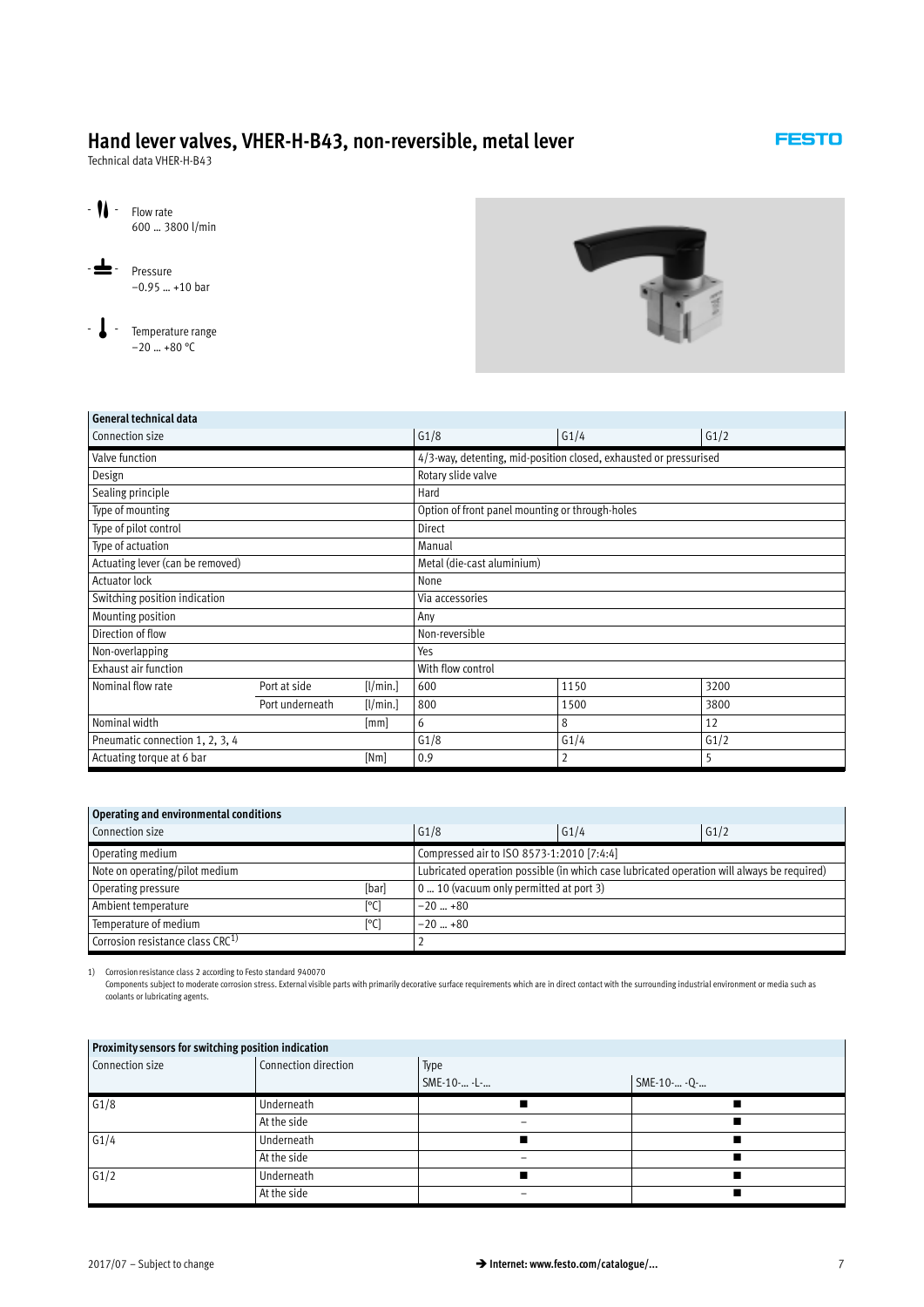flow.

Technical data VHER-H-B43

#### **Operation with different pressures**

#### Vacuum operation

The direction of flow of the VHER-B43 valves is clearly defined and cannot be reversed.

#### Note

A filter must be installed upstream of valves operated in vacuum mode. This prevents any foreign matter in

During vacuum operation: Mid-position closed (VHER-…-B43C-…)

the intake air getting into the valve (e.g. when operating a suction cup).

During vacuum operation: Mid-position pressurised (VHER-…-B43U-…)

The vacuum may only be connected to port 3 to maintain the direction of

Vacuum operation at port 3: –0.95 … 0 bar

# Note

During vacuum operation, the valve function changes from exhausted (VHER-…-B43E-…) to pressurised (VHER-…-B43U-…) and vice versa.

During vacuum operation: Mid-position exhausted (VHER-…-B43E-…)



(During normal operation: midposition pressurised VHER-…-B43U-…)

#### Note

Vacuum must not be connected to port 1.

**FESTO** 

#### Connections with vacuum:

- Vacuum is generated by connecting vacuum generator to port 3
- Exhaust (or pressurisation) takes place via port 1
- Vacuum operation (e.g. suction cup) takes place at port 2 (or 4)

(During normal operation: midposition closed VHER-…-B43C-…)

 $\mathbf{1}$ 

13

#### Dual-pressure operation

Valves VHER-B43 are suitable for dual-pressure operation.

Please note that for design reasons compressed air may only be applied to port 1 and 3.

Mid-position exhausted

(During normal operation: midposition exhausted VHER-…-B43E-…)

1 1 |3





Note In the case of dual-pressure opera-

Connections with dual-pressure operation:

- Supply port: port 1 (high pressure)

tion, the higher pressure must always be applied to port 1.

- Supply port: port 3 (lower pressure)

#### Mid-position closed VHER-…-B43C-…



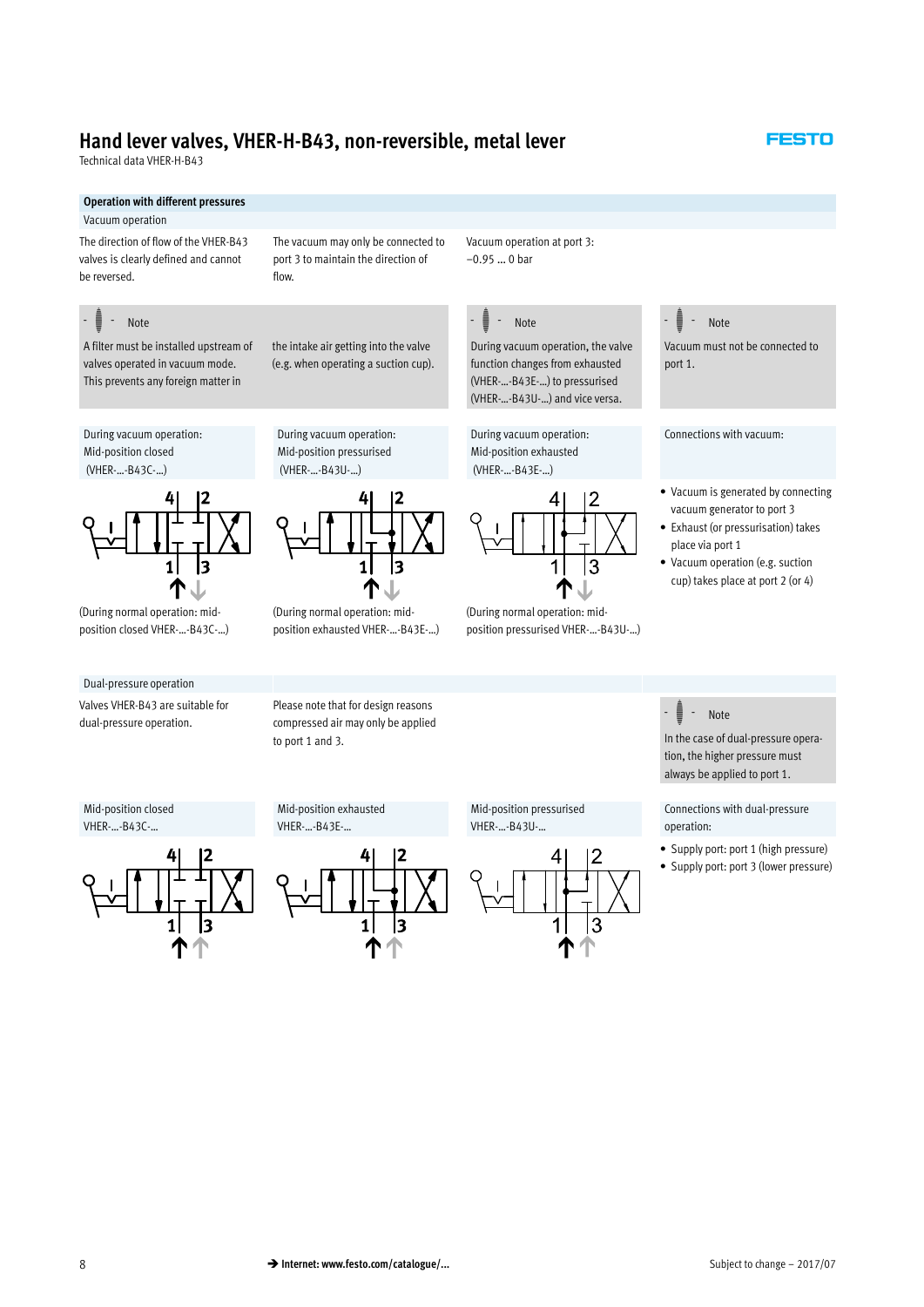Technical data VHER-H-B43



|           | Malenais          |                            |
|-----------|-------------------|----------------------------|
| $\vert$ 1 | Housing           | Die-cast aluminium         |
| 2         | Actuating lever   | Metal (die-cast aluminium) |
|           | Seals             | <b>NBR</b>                 |
|           | Note on materials | RoHS compliant             |
|           | Note on materials | Free of copper and PTFE    |
|           |                   |                            |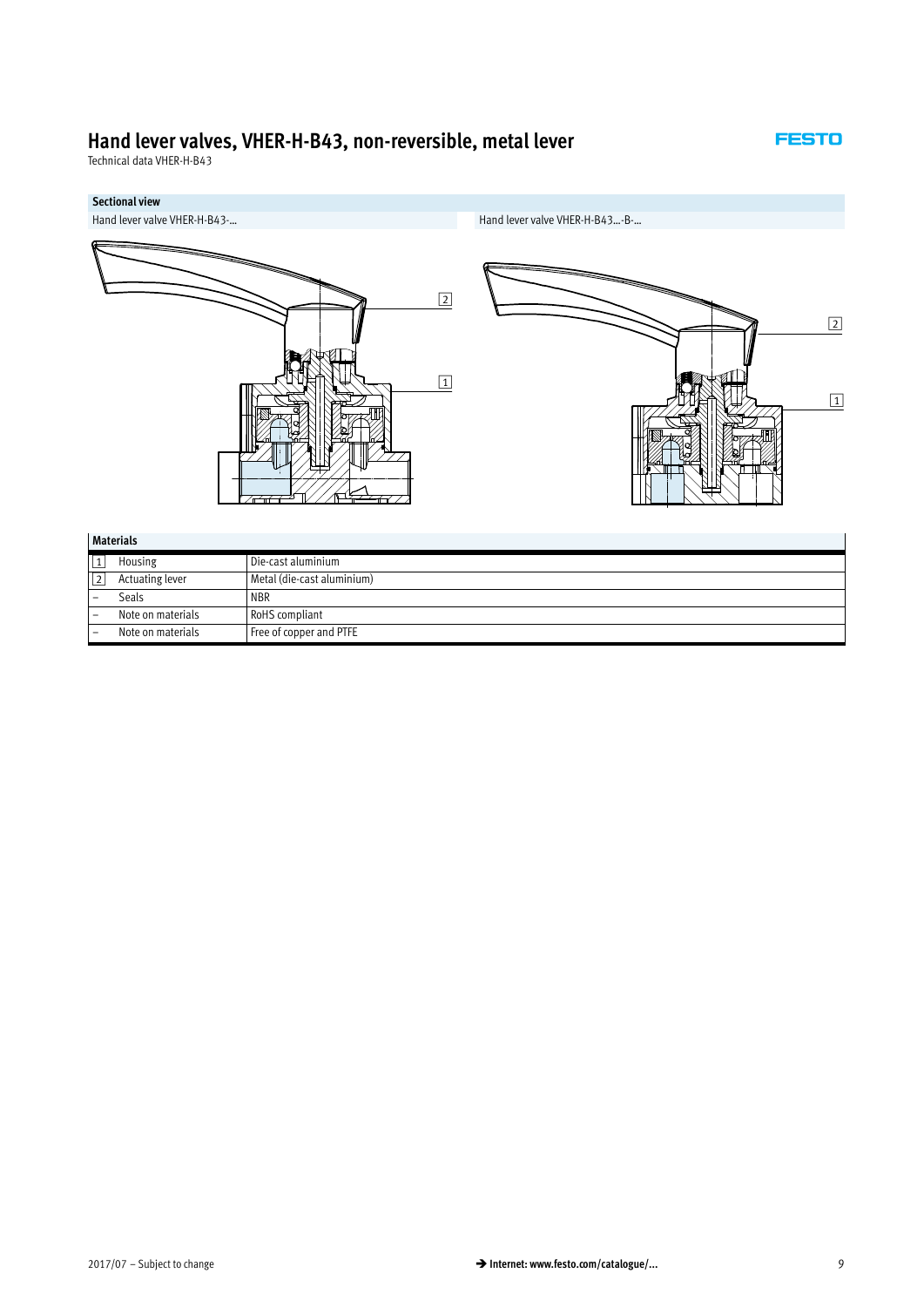Technical data VHER-H-B43

#### **FESTO**

**Dimensions** Download CAD data - **www.festo.com**

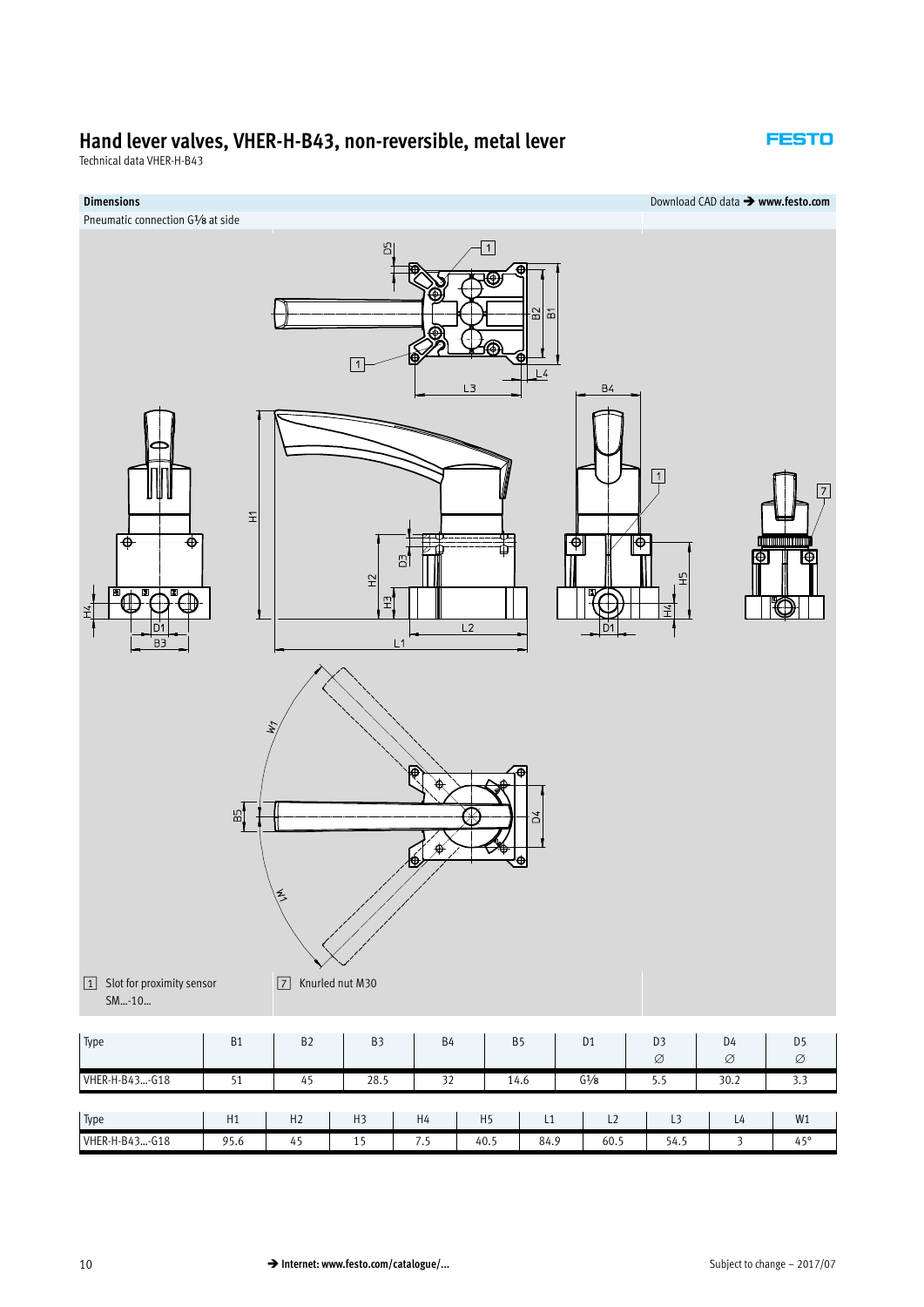Technical data VHER-H-B43



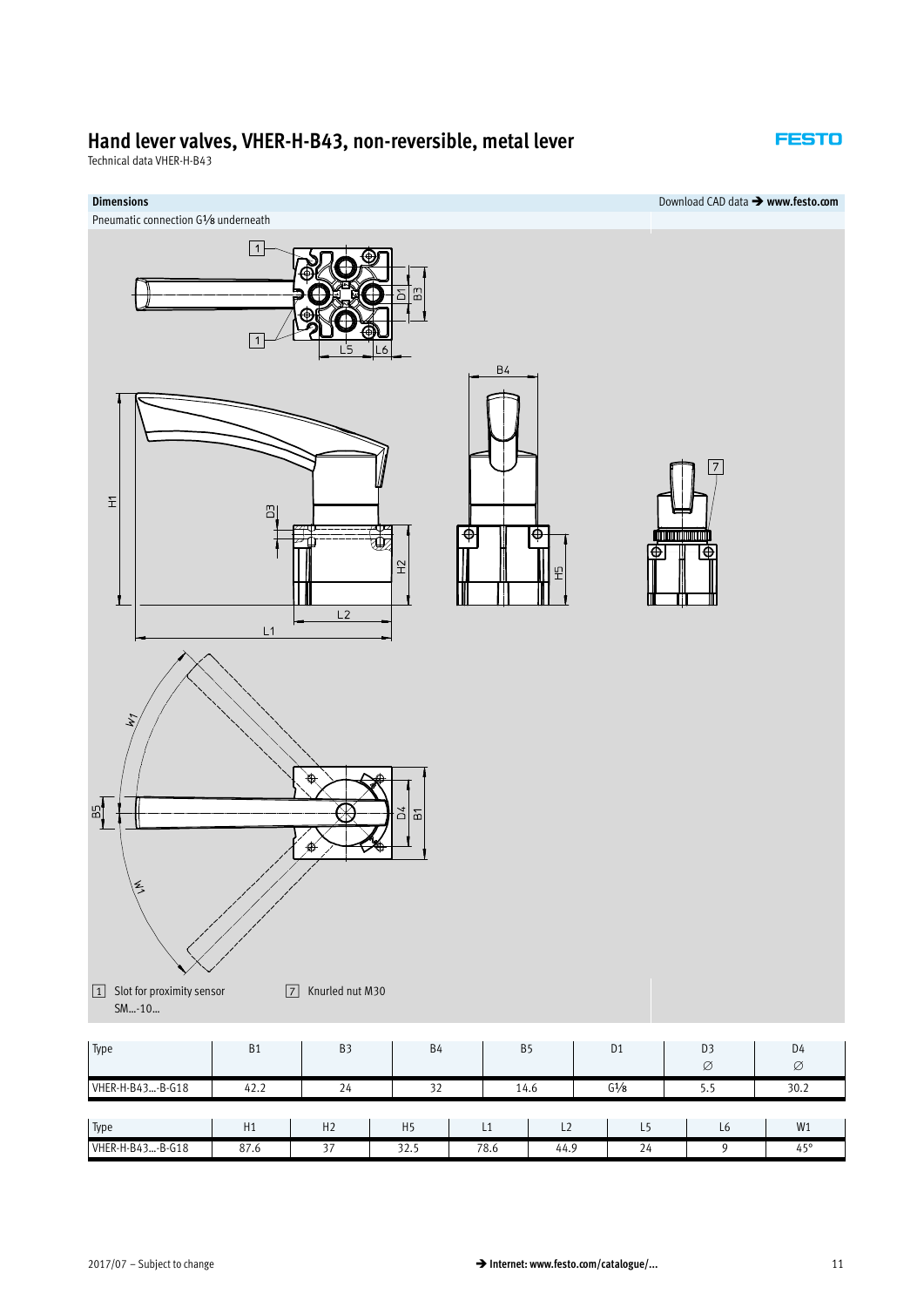Technical data VHER-H-B43

#### **FESTO**

**Dimensions** Download CAD data - **www.festo.com**



Type H1 H2 H3 H4 H5 L1 L2 L3 L4 L7 L8 W1 VHER-H-B43...-G14 | 136.3 | 55.5 | 20.5 | 10.3 | 50 | 164.8 | 77 | 69.2 | 4 | 42 | 7.2 | 45°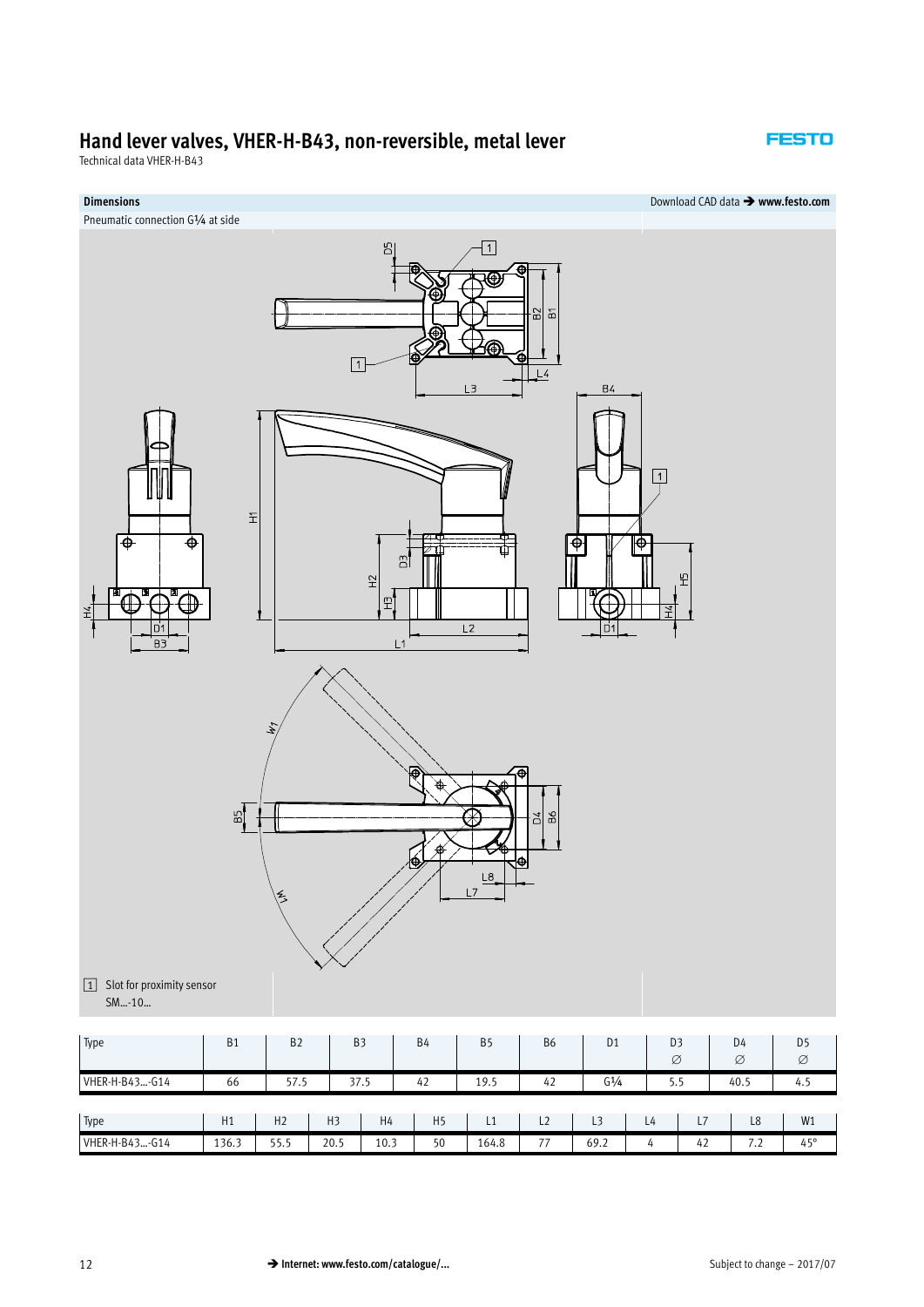Technical data VHER-H-B43





Type H1 H2 H5 L1 L2 L5 L6 L7 L8 T1 W1 VHER-H-B43…-B-G14 | 129.8 | 49 | 43.5 | 156.6 | 59.8 | 33 | 11.4 | 42 | 7.2 | 12 | 45°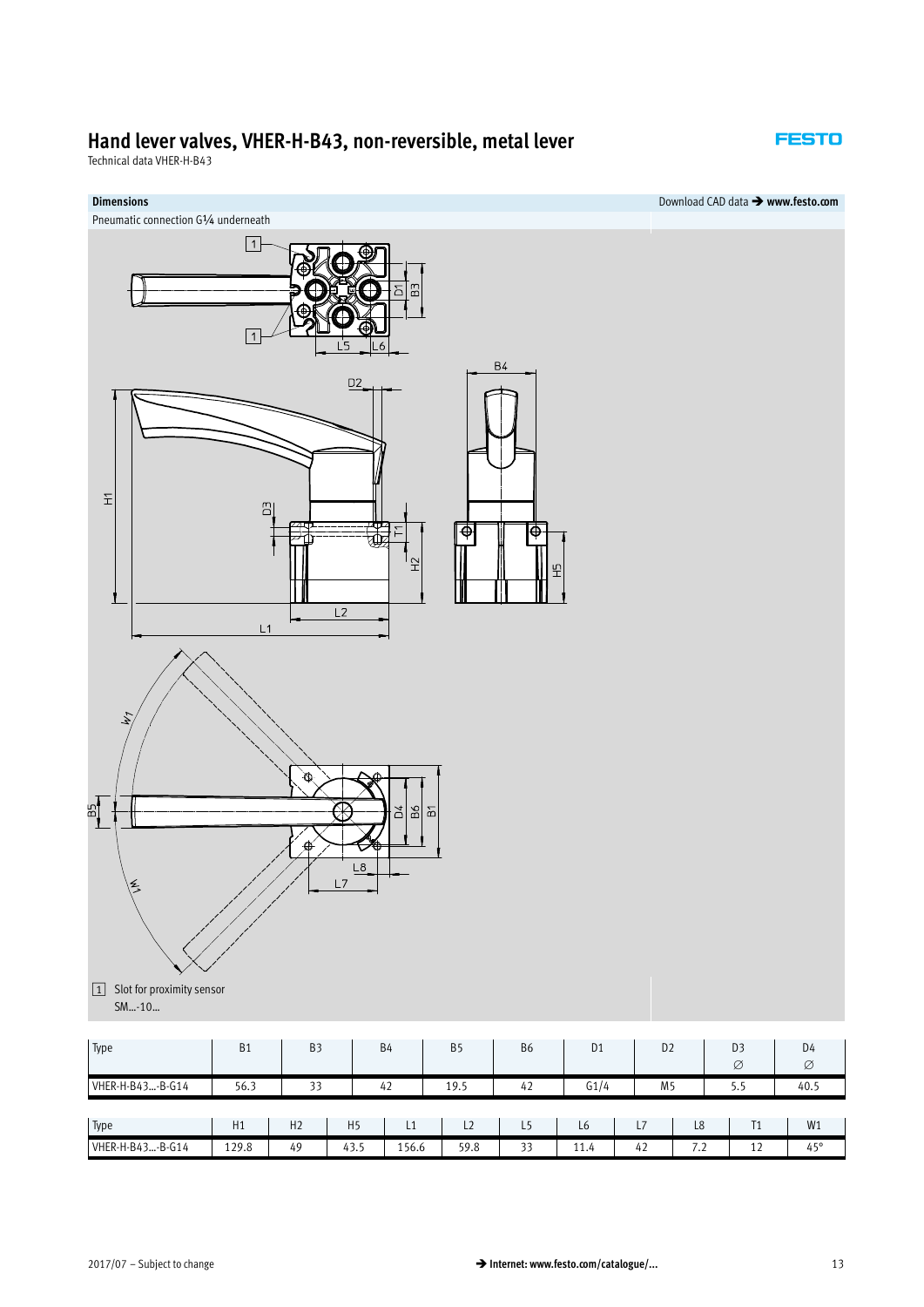Technical data VHER-H-B43

#### **FESTO**

# **Dimensions** Download CAD data - **www.festo.com** Pneumatic connection G½ at side  $\boxed{1}$  $\approx$  $\overleftarrow{\mathbf{m}}$  $\boxed{1}$  $\frac{1}{4}$  $B<sub>2</sub>$  $\boxed{1}$  $\widetilde{\texttt{r}}$ ♠ Φ ♦  $\tilde{H}$  $\frac{\alpha}{1}$  $\overline{1}$  $R_7$  $\mathbb{E}$ 1 Slot for proximity sensor SM…-10… Type B1 B2 B3 B4 B5 D1 D3 D4 D5

| <b>Type</b>     | D T |                | DZ.            | <b>D</b> |                | D4  | כס    | υı             |     | נט  | U4             |                | כע         |
|-----------------|-----|----------------|----------------|----------|----------------|-----|-------|----------------|-----|-----|----------------|----------------|------------|
|                 |     |                |                |          |                |     |       |                |     | Ø   | Ø              |                | Ø          |
| VHER-H-B43--G12 | 95  |                | 85             | 57       |                | 60  | 19.5  | $G\frac{1}{2}$ |     | 6.6 | ╯              |                | ر .ر       |
|                 |     |                |                |          |                |     |       |                |     |     |                |                |            |
| Type            | H1  | H <sub>2</sub> | H <sub>3</sub> | H4       | H <sub>5</sub> | L1  | L2    | L3             | L4  | L7  | L <sub>8</sub> | R <sub>1</sub> | W1         |
| VHER-H-B43--G12 | 149 | 68             | 29             | 14.5     | 61.8           | 180 | 108.5 | 97.3           | 5.5 | 60  | 10             | 128            | $45^\circ$ |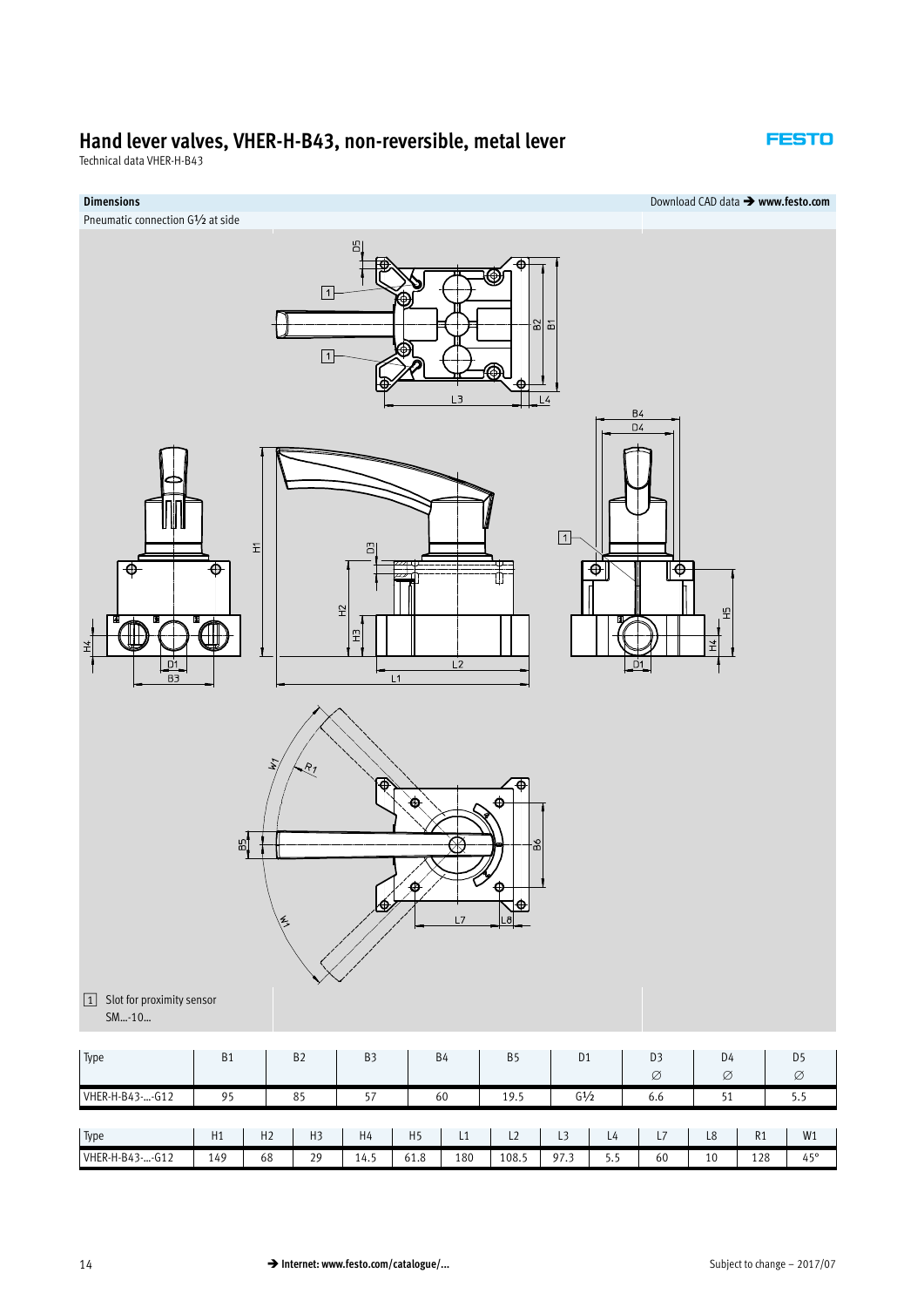Technical data VHER-H-B43

**FESTO** 

# **Dimensions** Download CAD data - **www.festo.com** Pneumatic connection G½ underneath  $\boxed{1}$  $\boxed{1}$  $B<sub>4</sub>$ D4  $D2$  $\Xi$ ⊕ ⊕ £  $R_7$  $\mathbb{Z}$ 1 Slot for proximity sensor SM…-10… D4 Type B1 B3 B4 B5 B6 D1 D2 D3

| Type              | H1    | H <sub>2</sub><br>Ⅱ∠ | $\mathbf{F}$<br>пp | . .   | $\sim$<br>ᄂᄼ | ر ـا | Lb            | L/ | L <sub>8</sub> | R1  | ÷.<br>. .     | 1814<br>VV 1     |
|-------------------|-------|----------------------|--------------------|-------|--------------|------|---------------|----|----------------|-----|---------------|------------------|
| VHER-H-B43--B-G12 | 136.5 | $-$ ro<br>55.8       | 49.8               | 168.6 | 84.8         | 50   | $\sim$<br>. . | 60 | 10             | 128 | $\sim$<br>. . | <b>CO</b><br>-45 |

VHER-H-B43-...-B-G12 80 50 60 19.5 60 G1/2 M5 6.6 51

 $2017/07$  – Subject to change

 $\varnothing$ 

 $\varnothing$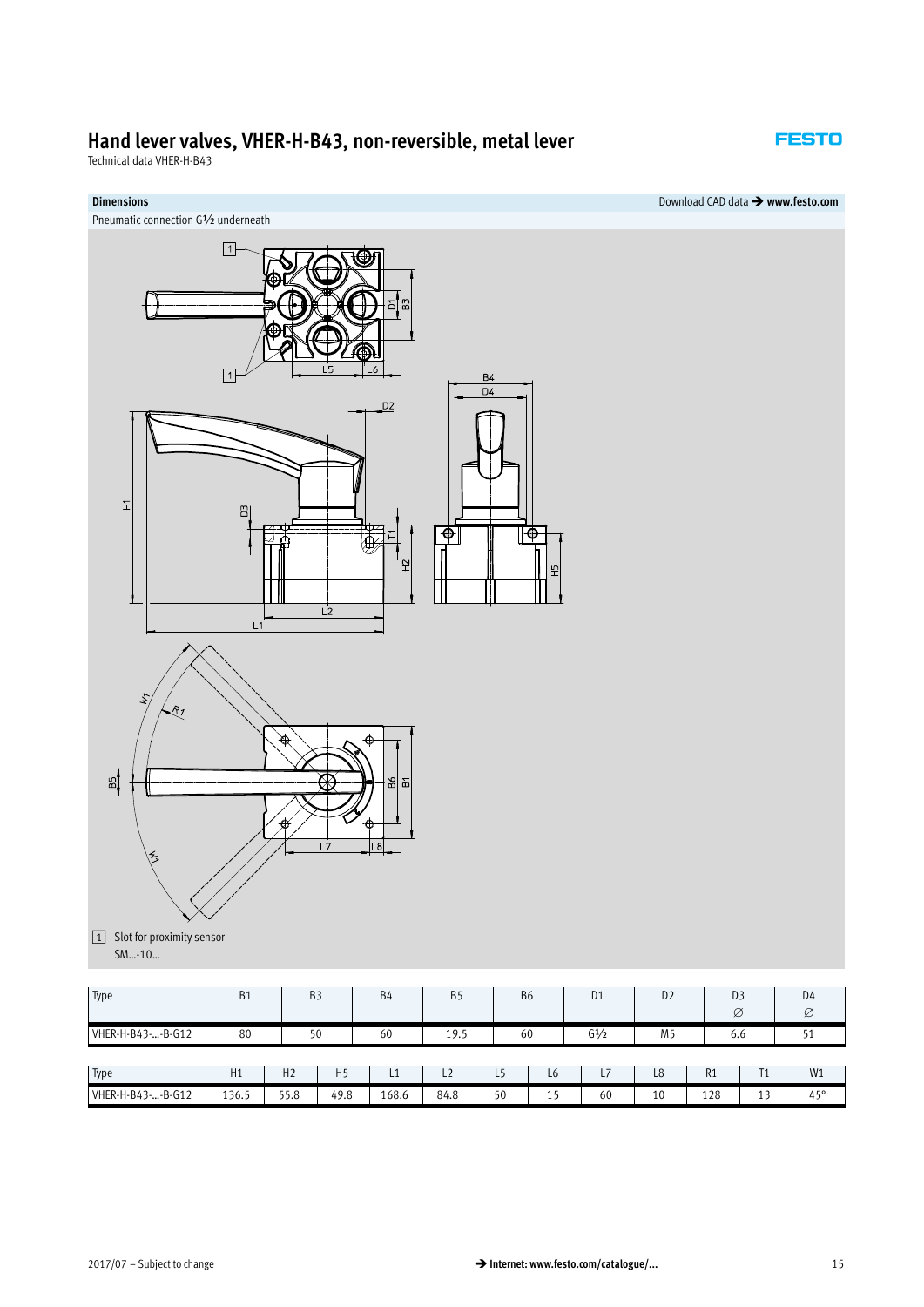#### **FESTO**

 $\mathcal{L}_{\mathcal{A}}$ 

Ordering data

### **Ordering data – Hand lever valves-**

| Circuit symbol                 | Description | Actuating | Actuator lock            | Pneumatic   | Weight | Width | Part No. | Type                     |  |  |  |  |
|--------------------------------|-------------|-----------|--------------------------|-------------|--------|-------|----------|--------------------------|--|--|--|--|
|                                |             | lever     |                          | connection  | [g]    | [mm]  |          |                          |  |  |  |  |
| $4/3$ -way valve <sup>1)</sup> |             |           |                          |             |        |       |          |                          |  |  |  |  |
| 2<br>41                        | Mid-posi-   | Metal     | $\overline{\phantom{0}}$ | Underneath  | 220    | 42    | 3488215  | <b>VHER-H-B43U-B-G18</b> |  |  |  |  |
|                                | tion pres-  |           |                          |             | 510    | 56    | 3515286  | <b>VHER-H-B43U-B-G14</b> |  |  |  |  |
| 13                             | surised     |           |                          |             | 860    | 80    | 3192072  | <b>VHER-H-B43U-B-G12</b> |  |  |  |  |
|                                |             | Metal     | -                        | At the side | 260    | 51    | 3488214  | <b>VHER-H-B43U-G18</b>   |  |  |  |  |
|                                |             |           |                          |             | 560    | 66    | 3515108  | <b>VHER-H-B43U-G14</b>   |  |  |  |  |
|                                |             |           |                          |             | 1010   | 95    | 3192071  | <b>VHER-H-B43U-G12</b>   |  |  |  |  |
| 12                             | Mid-posi-   | Metal     | $\overline{\phantom{0}}$ | Underneath  | 220    | 42    | 3488205  | <b>VHER-H-B43C-B-G18</b> |  |  |  |  |
|                                | tion closed |           |                          |             | 510    | 56    | 3515202  | VHER-H-B43C-B-G14        |  |  |  |  |
| lз                             |             | Metal     |                          |             | 860    | 80    | 3192066  | <b>VHER-H-B43C-B-G12</b> |  |  |  |  |
|                                |             |           | $\overline{\phantom{0}}$ | At the side | 260    | 51    | 3488204  | <b>VHER-H-B43C-G18</b>   |  |  |  |  |
|                                |             |           |                          |             | 560    | 66    | 3514710  | <b>VHER-H-B43C-G14</b>   |  |  |  |  |
|                                |             |           |                          |             | 1010   | 95    | 3192065  | <b>VHER-H-B43C-G12</b>   |  |  |  |  |
| 12                             | Mid-posi-   | Metal     | $\overline{a}$           | Underneath  | 220    | 42    | 3488207  | <b>VHER-H-B43E-B-G18</b> |  |  |  |  |
|                                | tion ex-    |           |                          |             | 510    | 56    | 3515258  | VHER-H-B43E-B-G14        |  |  |  |  |
|                                | hausted     |           |                          |             | 860    | 80    | 3192068  | <b>VHER-H-B43E-B-G12</b> |  |  |  |  |
|                                |             | Metal     | $\overline{\phantom{0}}$ | At the side | 260    | 51    | 3488206  | <b>VHER-H-B43E-G18</b>   |  |  |  |  |
|                                |             |           |                          |             | 560    | 66    | 3515082  | <b>VHER-H-B43E-G14</b>   |  |  |  |  |
|                                |             |           |                          |             | 1010   | 95    | 3192067  | <b>VHER-H-B43E-G12</b>   |  |  |  |  |

1) The hand lever valve can be used as a 3/3-way valve by sealing port 2.

#### **Ordering data – Push-in fittings**

| Description | Connection |                                                    |                                       | Part No. | Type                 | PU <sup>1</sup> |
|-------------|------------|----------------------------------------------------|---------------------------------------|----------|----------------------|-----------------|
|             |            | Pneumatic connection: underneath, external hexagon |                                       |          |                      |                 |
|             | G1/8       | G thread with sealing ring for                     | Tubing O.D. 4 mm                      | 186264   | QSM-G1/8-4           | 10              |
|             |            | (short design)                                     | Tubing O.D. 6 mm                      | 186265   | QSM-G1/8-6           | 10              |
|             | G1/8       | G thread with sealing ring for                     | Tubing O.D. 4 mm                      | 186095   | $QS - G1/8 - 4$      | 10              |
|             |            |                                                    | Tubing O.D. 6 mm                      | 186096   | $QS - G1/8 - 6$      | 10              |
|             |            |                                                    | Tubing O.D. 8 mm                      | 186098   | $QS - G1/8 - 8$      | 10              |
|             | G1/4       | G thread with sealing ring for                     | Tubing O.D. 6 mm                      | 186097   | QS-G1/4-6            | 10              |
|             |            |                                                    | Tubing O.D. 8 mm                      | 186098   | $QS - G1/4 - 8$      | 10              |
|             |            |                                                    | Tubing O.D. 10 mm                     | 186101   | QS-G1/4-10           | 10              |
|             | G1/2       | G thread with sealing ring for                     | Tubing O.D. 12 mm                     | 186104   | $QS - G^{1/2} - 12$  | 1               |
|             |            |                                                    | Tubing O.D. 16 mm                     | 186105   | $QS - G^{1/2} - 16$  | $\mathbf{1}$    |
|             |            |                                                    |                                       |          |                      |                 |
|             |            | Pneumatic connection: underneath, internal hexagon |                                       |          |                      |                 |
|             | G1/8       | G thread with sealing ring for                     | Tubing O.D. 4 mm                      | 186266   | QSM-G1/8-4-I         | 10              |
|             |            | (short design)                                     | Tubing O.D. 6 mm                      | 186267   | QSM-G1/8-6-I         | 10              |
|             | G1/8       | G thread with sealing ring for                     | Tubing O.D. 4 mm                      | 186106   | QS-G1/8-4-I          | 10              |
|             |            |                                                    | Tubing O.D. 6 mm                      | 186107   | $QS-G1/8-6-I$        | 10              |
|             |            |                                                    | $\overline{\text{Tubing 0}}$ .D. 8 mm | 186109   | $QS-G1/8-S-I$        | 10              |
|             | G1/4       | G thread with sealing ring for                     | Tubing O.D. 6 mm                      | 186108   | QS-G1/4-6-I          | 10              |
|             |            |                                                    | Tubing O.D. 8 mm                      | 186110   | QS-G1/4-8-I          | 10              |
|             |            |                                                    | Tubing O.D. 10 mm                     | 186112   | QS-G1/4-10-I         | 10              |
|             | G1/2       | G thread with sealing ring for                     | Tubing O.D. 12 mm                     | 186115   | $QS - G'/2 - 12 - I$ | 1               |
|             |            |                                                    |                                       |          |                      |                 |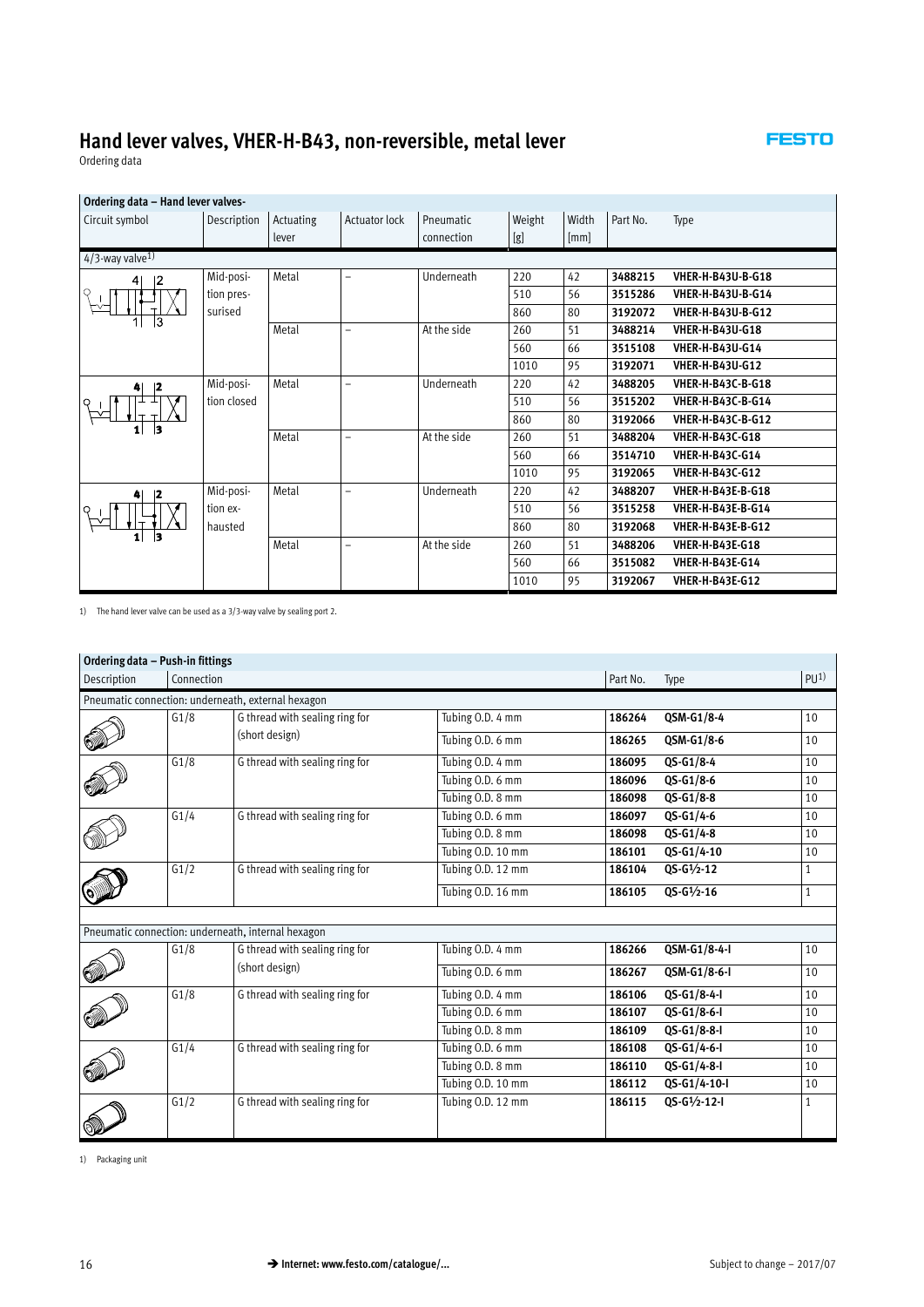Accessories

| Ordering data - Push-in fittings |            |                                                     |                   |               |                 |    |
|----------------------------------|------------|-----------------------------------------------------|-------------------|---------------|-----------------|----|
| Description                      | Connection |                                                     | Part No.          | Type          | PU <sup>1</sup> |    |
|                                  |            | Pneumatic connection: at the side, internal hexagon |                   |               |                 |    |
|                                  | G1/8       | G thread with sealing ring for                      | Tubing O.D. 4 mm  | 186266        | OSM-G1/8-4-I    | 10 |
|                                  |            | (short design)                                      | Tubing O.D. 6 mm  | 186267        | QSM-G1/8-6-I    | 10 |
|                                  | G1/8       | G thread with sealing ring for                      | Tubing O.D. 4 mm  | 186106        | 0S-G1/8-4-I     | 10 |
|                                  |            | Tubing O.D. 6 mm                                    | 186107            | $QS-G1/8-6-I$ | 10              |    |
|                                  |            |                                                     | Tubing O.D. 8 mm  | 186109        | $QS-G1/8-S-I$   | 10 |
|                                  | G1/4       | G thread with sealing ring for                      | Tubing O.D. 6 mm  | 186108        | $QS-G1/4-G-I$   | 10 |
|                                  |            |                                                     | Tubing O.D. 8 mm  | 186110        | $QS-G1/4-S-I$   | 10 |
|                                  |            |                                                     | Tubing O.D. 10 mm | 186112        | 0S-G1/4-10-I    | 10 |
|                                  | G1/2       | G thread with sealing ring for                      | Tubing O.D. 12 mm | 186115        | $OS-G1/2-12-I$  | 1  |

1) Packaging unit

| Ordering data - Silencers     |                                  |                    |          |                          |          |                       |                 |
|-------------------------------|----------------------------------|--------------------|----------|--------------------------|----------|-----------------------|-----------------|
| Description                   | Connection                       | <b>Materials</b>   |          |                          | Part No. | Type                  | PU <sup>1</sup> |
|                               |                                  | Stud end connector | Silencer | Housing                  |          |                       |                 |
|                               | Pneumatic connection: underneath |                    |          |                          |          |                       |                 |
|                               | G1/8                             | PE                 | PE       | $\overline{\phantom{m}}$ | 161419   | $UC-1/8$              | 1               |
|                               | G1/4                             | PE                 | PE       | -                        | 165004   | $UC-1/4$              | $\mathbf{1}$    |
|                               | G1/8                             | Die-cast aluminium | PE       | Die-cast aluminium       | 6841     | $U-1/8-B$             | $\mathbf{1}$    |
|                               | G1/8                             | PA                 | PE       | PA                       | 2307     | $U-1/8$               | $\mathbf{1}$    |
|                               | G1/4                             | Die-cast aluminium | PE       | Die-cast aluminium       | 6842     | $U-1/4-B$             | $\mathbf{1}$    |
|                               | G1/4                             | PA                 | PE       | PA                       | 2316     | $U - 1/4$             | 1               |
|                               | G1/2                             | Die-cast aluminium | PE       | Die-cast aluminium       | 6844     | $U - \frac{1}{2} - B$ | $\mathbf{1}$    |
| Pneumatic connection: at side |                                  |                    |          |                          |          |                       |                 |
|                               | G1/8                             | PE                 | PE       | $\qquad \qquad -$        | 161419   | $UC-1/8$              | 1               |
|                               | G1/4                             | PE                 | PE       | ۰                        | 165004   | $UC-1/4$              | 1               |
|                               | G1/2                             | Die-cast aluminium | PE       | Die-cast aluminium       | 6844     | $U - \frac{1}{2} - B$ | $\mathbf{1}$    |

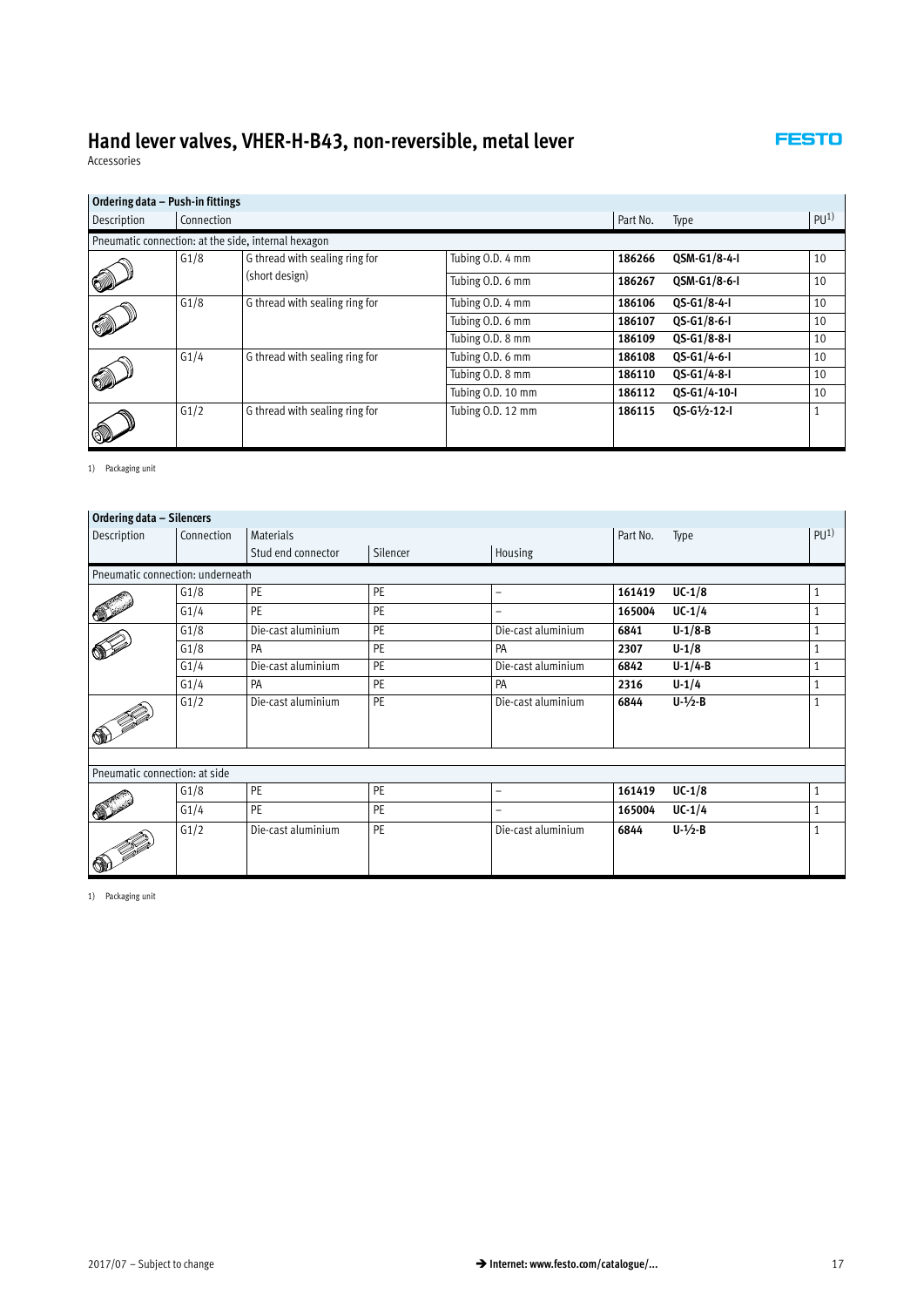#### **FESTO**

<span id="page-17-0"></span>Accessories

| Ordering data - Proximity sensors- |                  |               |                  |                  |        |          |                                          |          |
|------------------------------------|------------------|---------------|------------------|------------------|--------|----------|------------------------------------------|----------|
|                                    | Connection       | Measuring     | Switching output |                  | Cable  | Part No. | Type                                     | $P[1^1]$ |
|                                    | outlet direction | principle     |                  | connection       | length |          |                                          |          |
|                                    |                  |               |                  |                  | [m]    |          |                                          |          |
| N/O contact                        |                  |               |                  |                  |        |          |                                          |          |
|                                    | In-line          | Magnetic reed | Contacting.      | Cable, 3-wire    | 2.5    | 173210   | <b>SME-10-KL-LED-24</b>                  |          |
|                                    |                  |               | bipolar          |                  |        | 551365   | SME-10M-DS-24V-E-2,5-L-OE <sup>2)</sup>  |          |
|                                    |                  |               |                  | Plug M8x1, 3-pin | 0.3    | 173212   | <b>SME-10-SL-LED-24</b>                  |          |
|                                    |                  |               |                  |                  |        | 551367   | SME-10M-DS-24V-E-0.3-L-M8D <sup>2)</sup> |          |
|                                    |                  |               |                  | Cable, 2-wire    | 2.5    | 551369   | SME-10M-ZS-24V-E-2.5-L-OE2)              |          |
|                                    | Lateral          | Magnetic reed | Contacting.      | Cable, 3-wire    | 2.5    | 173211   | <b>SME-10-KQ-LED-24</b>                  |          |
|                                    |                  |               | bipolar          |                  |        | 551366   | SME-10M-DS-24V-E-2,5-Q-OE <sup>2)</sup>  |          |
|                                    |                  |               |                  | Plug M8x1, 3-pin | 0.3    | 173213   | SME-10-SQ-LED-24                         |          |
|                                    |                  |               |                  |                  |        | 551368   | SME-10M-DS-24V-E-0,3-Q-M8D <sup>2)</sup> |          |
|                                    |                  |               |                  | Cable, 2-wire    | 2.5    | 551370   | SME-10M-ZS-24V-E-2.5-O-OE2)              |          |

1) Packaging unit 2) Oil-resistant, halogen-free, ROHS compliant

| Ordering data |                                                        |            |          |             |                 |
|---------------|--------------------------------------------------------|------------|----------|-------------|-----------------|
|               | Description                                            | Connection | Part No. | Type        | PU <sup>1</sup> |
| Blanking plug |                                                        |            |          |             |                 |
| 0P            | With sealing ring, internal hexagon, for sealing ports | G1/8       | 3568     | $B-1/8$     | 10              |
|               |                                                        |            | 534213   | $B-1/8-100$ | 100             |
|               |                                                        | G1/4       | 3569     | $B-1/4$     | 10              |
|               |                                                        |            | 534214   | $B-1/4-50$  | 50              |
|               |                                                        | G1/2       | 3571     | $B-1/2$     | 10              |
|               |                                                        |            | 534216   | $B-1/2-20$  | 20              |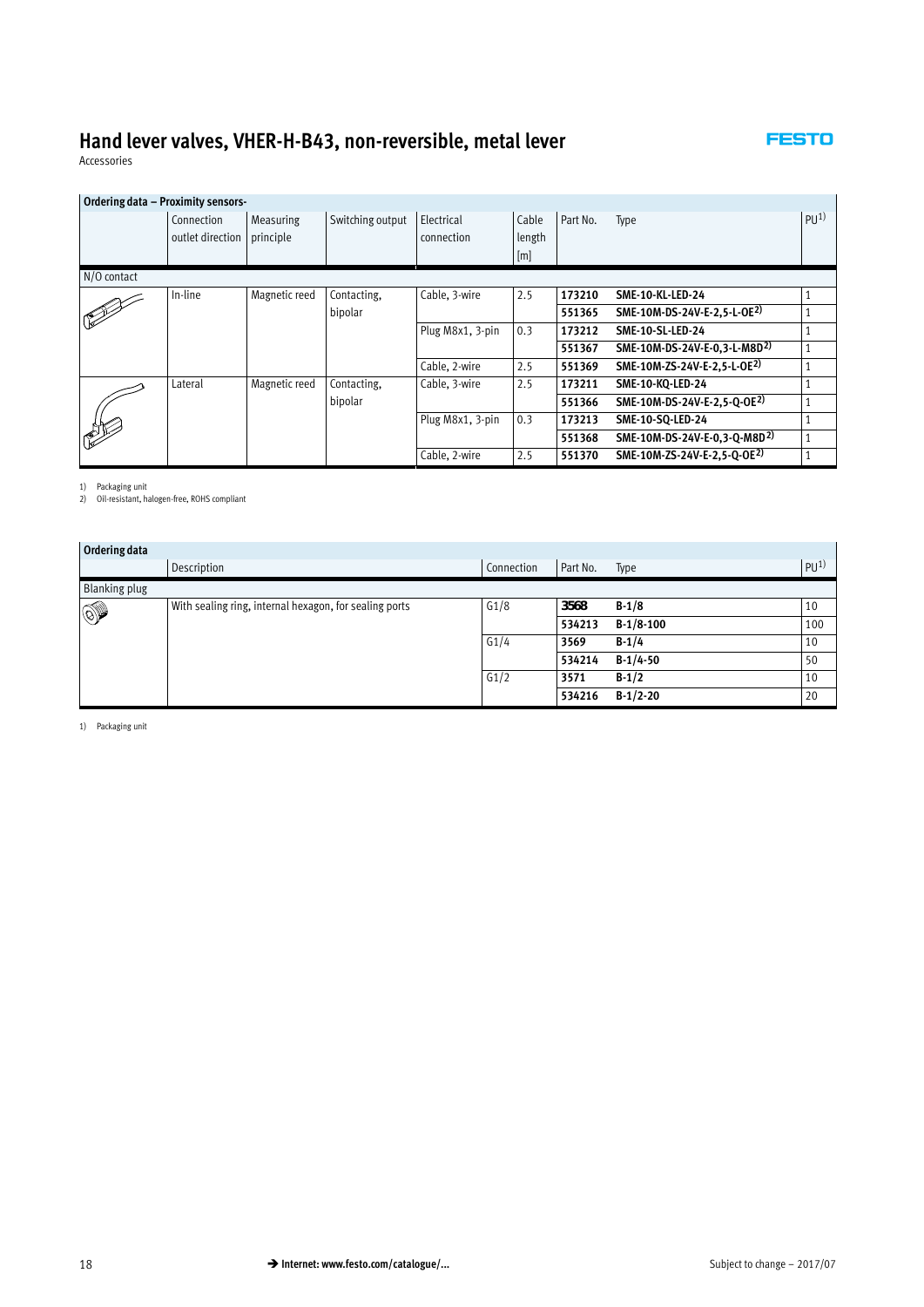<span id="page-18-0"></span>Technical data VHER-P-H-B43

170 … 3800 l/min

–0.95 … +10 bar

-  $\bigcup$  - Flow rate

-L- Pressure



# **General technical data**

- **L** - Temperature range  $-20$  ... +80 °C

| Connection size                  |                 |          | M <sub>5</sub>                          | G1/8                                                              | G1/4                                                                                         | G1/2 |  |  |  |
|----------------------------------|-----------------|----------|-----------------------------------------|-------------------------------------------------------------------|----------------------------------------------------------------------------------------------|------|--|--|--|
| Valve function                   |                 |          |                                         | 4/3-way, detenting, mid-position closed, exhausted or pressurised |                                                                                              |      |  |  |  |
| Design                           |                 |          | Rotary slide valve                      |                                                                   |                                                                                              |      |  |  |  |
| Sealing principle                |                 |          | Hard                                    |                                                                   |                                                                                              |      |  |  |  |
| Type of mounting                 |                 |          |                                         | Option of front panel mounting or through-holes                   |                                                                                              |      |  |  |  |
| Type of piloting                 |                 |          | <b>Direct</b>                           |                                                                   |                                                                                              |      |  |  |  |
| Type of actuation                |                 |          | Manual                                  |                                                                   |                                                                                              |      |  |  |  |
| Actuating lever (can be removed) |                 |          | Polymer (plastic, PA)                   |                                                                   |                                                                                              |      |  |  |  |
| <b>Actuator lock</b>             |                 |          |                                         |                                                                   | With accessories (Actuating lever can be latched and locked in 3 positions. If the actuating |      |  |  |  |
|                                  |                 |          | lever is locked, it cannot be removed.) |                                                                   |                                                                                              |      |  |  |  |
| Switching position indication    |                 |          | Via accessories                         |                                                                   |                                                                                              |      |  |  |  |
| Mounting position                |                 |          | Any                                     |                                                                   |                                                                                              |      |  |  |  |
| Direction of flow                |                 |          | Non-reversible                          |                                                                   |                                                                                              |      |  |  |  |
| Non-overlapping                  |                 |          | Yes                                     |                                                                   |                                                                                              |      |  |  |  |
| Exhaust air function             |                 |          | With flow control                       |                                                                   |                                                                                              |      |  |  |  |
| Nominal flow rate                | Port at side    | [1/min.] | 170                                     | 600                                                               | 1150                                                                                         | 3200 |  |  |  |
|                                  | Port underneath | [1/min.] | 260                                     | 800                                                               | 1500                                                                                         | 3800 |  |  |  |
| Nominal width                    |                 | [mm]     | 4                                       | 6                                                                 | 8                                                                                            | 12   |  |  |  |
| Pneumatic connection 1, 2, 3, 4  |                 |          | M <sub>5</sub>                          | G1/8                                                              | G1/4                                                                                         | G1/2 |  |  |  |
| Actuating torque at 6 bar        |                 | [Nm]     | 0.5                                     | 0.9                                                               | 2                                                                                            | 5    |  |  |  |

#### **Operating and environmental conditions**

| Connection size                              | M <sub>5</sub>                          | G1/8                                                                                       | G1/4 | G1/2 |  |  |  |  |
|----------------------------------------------|-----------------------------------------|--------------------------------------------------------------------------------------------|------|------|--|--|--|--|
| Operating medium                             |                                         | Compressed air to ISO 8573-1:2010 [7:4:4]                                                  |      |      |  |  |  |  |
| Note on operating/pilot medium               |                                         | Lubricated operation possible (in which case lubricated operation will always be required) |      |      |  |  |  |  |
| [bar]<br>Operating pressure                  | 0  10 (vacuum only permitted at port 3) |                                                                                            |      |      |  |  |  |  |
| [°C]<br>Ambient temperature                  | $-20$ +80                               |                                                                                            |      |      |  |  |  |  |
| Temperature of medium<br>[°C]                | $-20$ +80                               |                                                                                            |      |      |  |  |  |  |
| Corrosion resistance class CRC <sup>1)</sup> |                                         |                                                                                            |      |      |  |  |  |  |

1) Corrosion resistance class 2 according to Festo standard 940070

Components subject to moderate corrosion stress. External visible parts with primarily decorative surface requirements which are in direct contact with the surrounding industrial environment or media such as coolants or lubricating agents.

# **Proximity sensors for switching position indication**

| Connection size | Connection direction | Type        |             |  |  |  |  |  |  |
|-----------------|----------------------|-------------|-------------|--|--|--|--|--|--|
|                 |                      | SME-10- -L- | SME-10- -Q- |  |  |  |  |  |  |
| M <sub>5</sub>  | Underneath           |             |             |  |  |  |  |  |  |
|                 | At the side          |             |             |  |  |  |  |  |  |
| $\sqrt{G_1/8}$  | Underneath           |             |             |  |  |  |  |  |  |
|                 | At the side          |             |             |  |  |  |  |  |  |
| G1/4            | Underneath           |             |             |  |  |  |  |  |  |
|                 | At the side          |             |             |  |  |  |  |  |  |
| G1/2            | Underneath           |             |             |  |  |  |  |  |  |
|                 | At the side          |             |             |  |  |  |  |  |  |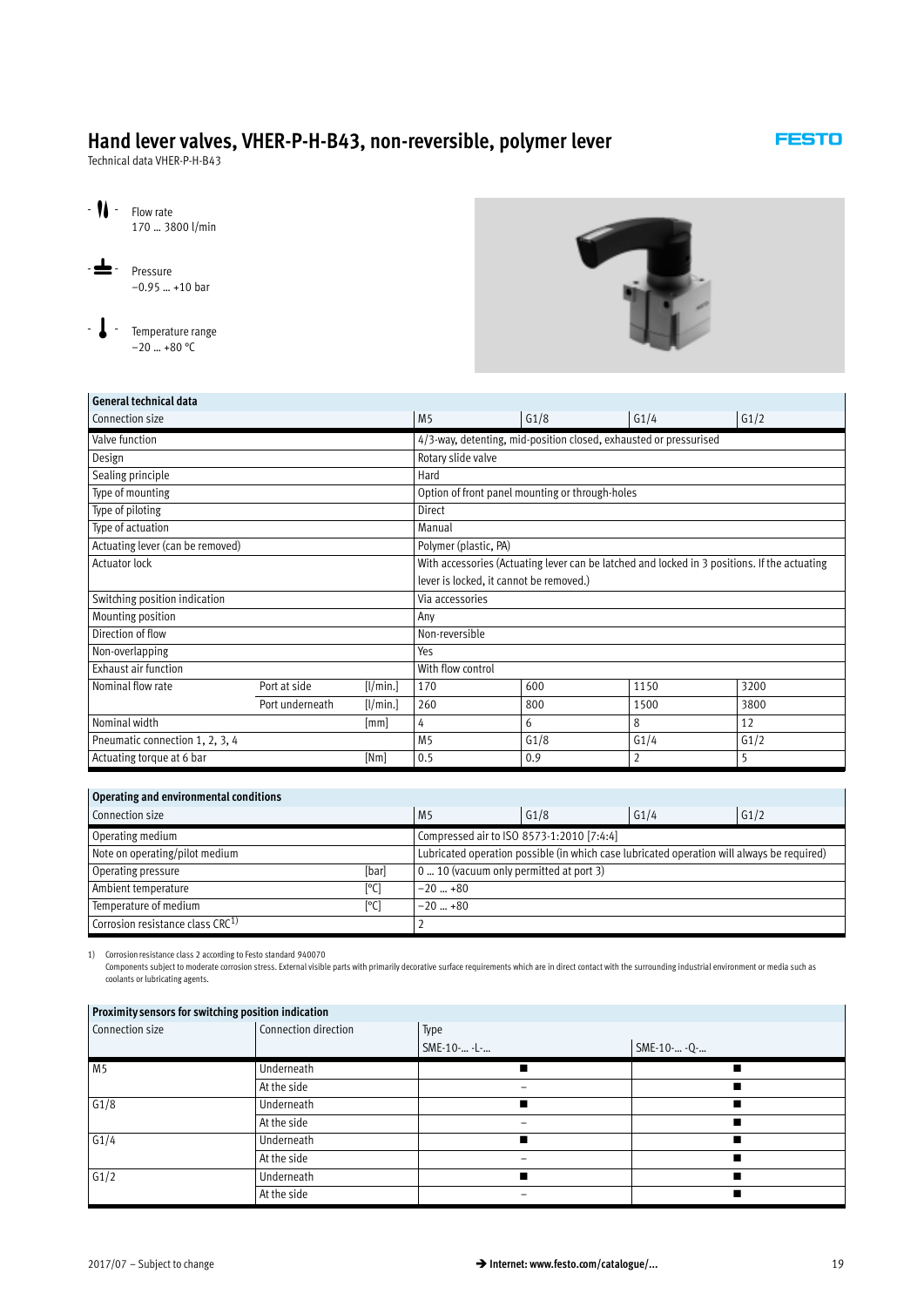Technical data VHER-P-H-B43

### **Operation with different pressures**

#### Vacuum operation

The direction of flow of the VHER-B43 valves is clearly defined and cannot be reversed.

#### Note

A filter must be installed upstream of valves operated in vacuum mode. This prevents any foreign matter in

During vacuum operation: Mid-position closed (VHER-…-B43C-…)

the intake air getting into the valve (e.g. when operating a suction cup).

During vacuum operation: Mid-position pressurised (VHER-…-B43U-…)

The vacuum may only be connected to port 3 to maintain the direction of

flow.

Vacuum operation at port 3: –0.95 … 0 bar

# Note

During vacuum operation, the valve function changes from exhausted (VHER-…-B43E-…) to pressurised (VHER-…-B43U-…) and vice versa.

During vacuum operation: Mid-position exhausted (VHER-…-B43E-…)



(During normal operation: midposition pressurised VHER-…-B43U-…)



Vacuum must not be connected to port 1.

**ESTO** 

#### Connections with vacuum:

- Vacuum is generated by connecting vacuum generator to port 3
- Exhaust (or pressurisation) takes place via port 1
- Vacuum operation (e.g. suction cup) takes place at port 2 (or 4)

(During normal operation: midposition closed VHER-…-B43C-…)

 $\mathbf{1}$ 

3

#### Dual-pressure operation

Valves VHER-B43 are suitable for dual-pressure operation.

Please note that for design reasons compressed air may only be applied to port 1 and 3.

Mid-position exhausted

(During normal operation: midposition exhausted VHER-…-B43E-…)

1 1 |3





#### Note

In the case of dual-pressure operation, the higher pressure must always be applied to port 1.

Connections with dual-pressure operation:

- Supply port: port 1 (high pressure)
- Supply port: port 3 (lower pressure)

#### Mid-position closed VHER-…-B43C-…



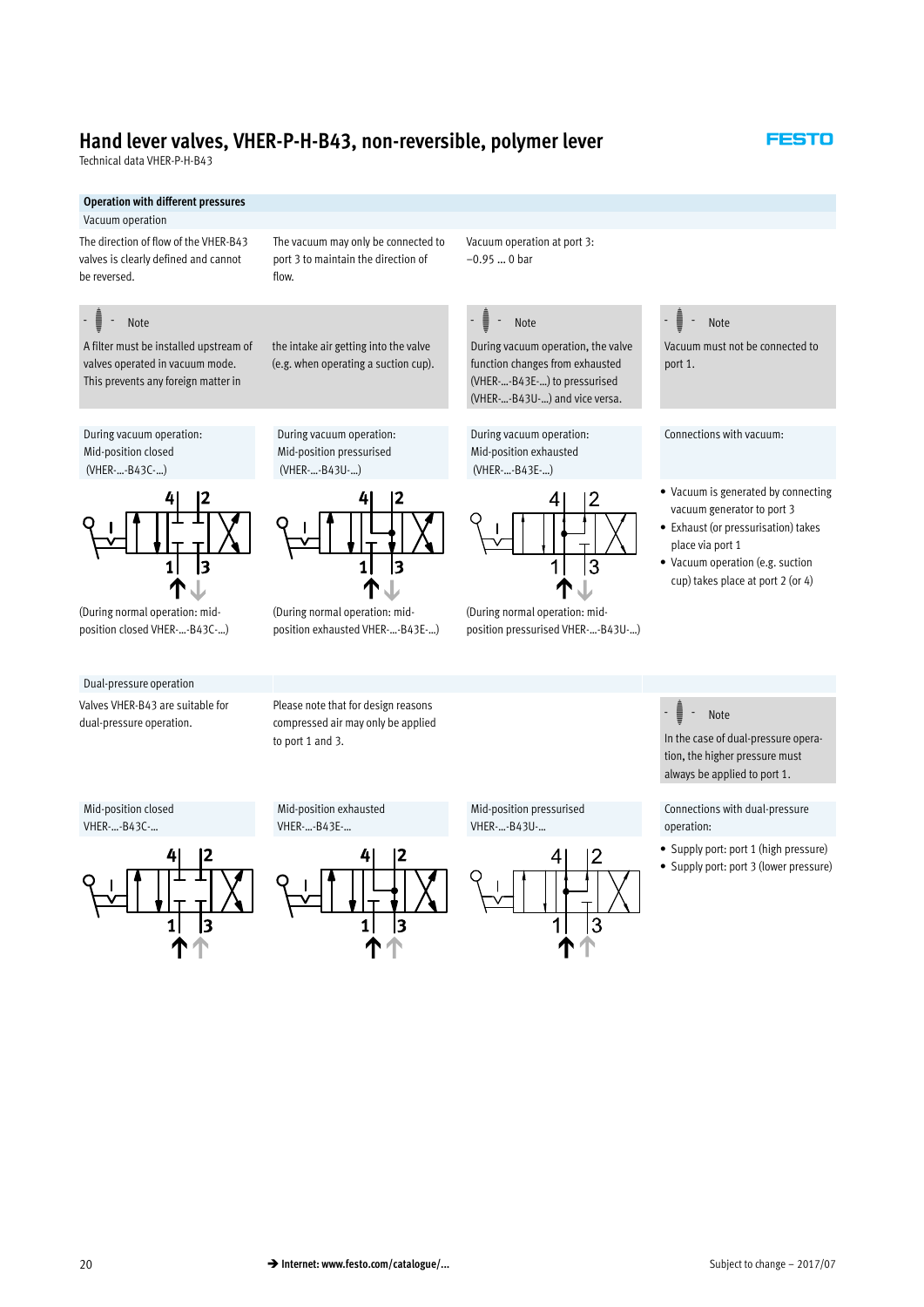Technical data VHER-P-H-B43



# **Sectional view**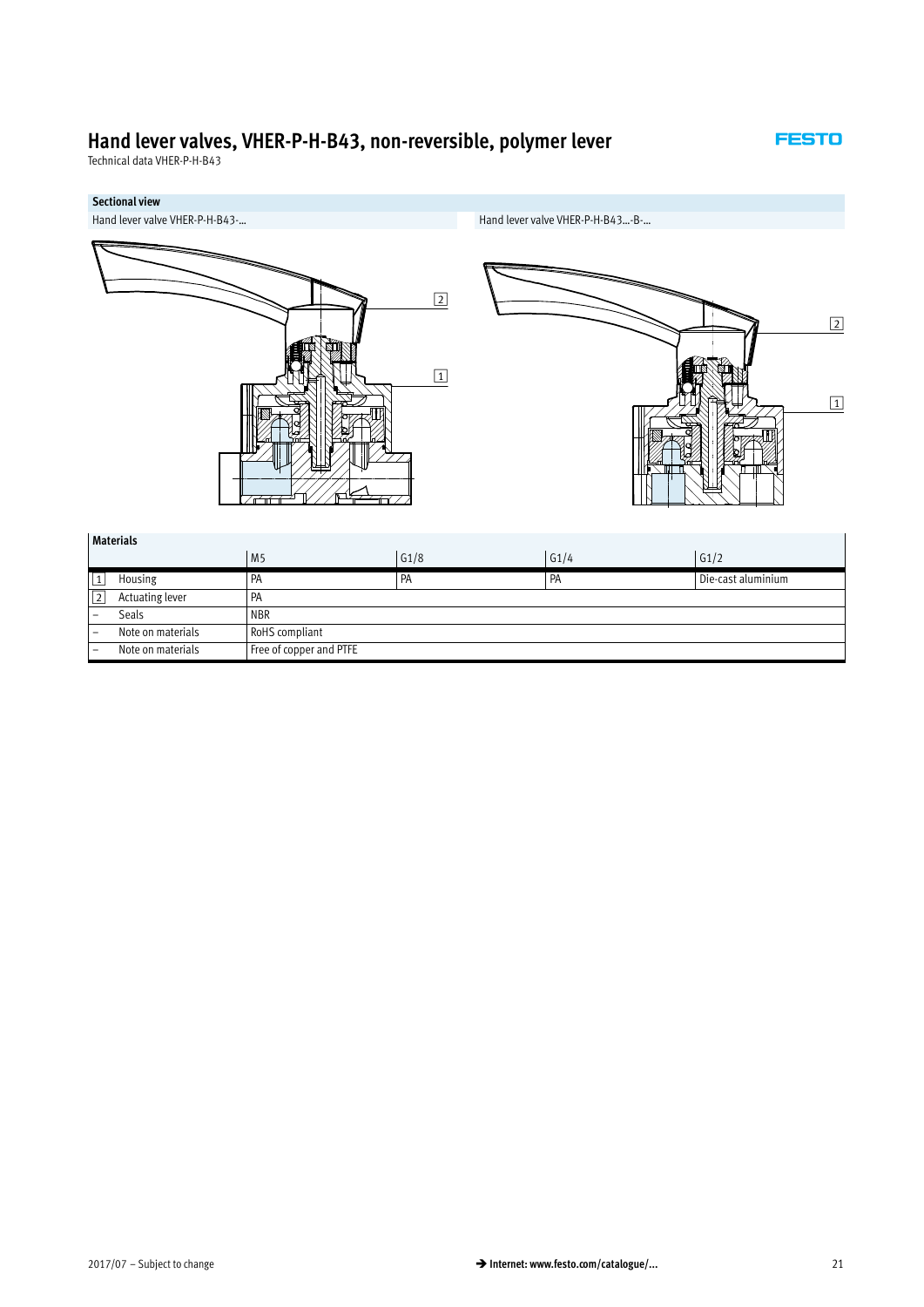Technical data VHER-P-H-B43



| $\sim$<br>Type   | H1   | H٦<br>11Z    | புற | H4  | H <sub>5</sub>           | ᄂᆠ                  | 느스   |                  | L4              | W1           |
|------------------|------|--------------|-----|-----|--------------------------|---------------------|------|------------------|-----------------|--------------|
| VHER-P-H-B43-M5  | 82.1 | $\sim$<br>ےر | ΠU  |     | $\overline{\phantom{a}}$ | $- -$<br>$\sqrt{0}$ | 4    | 40               | $\sim$<br>ر . _ | $45^{\circ}$ |
| VHER-P-H-B43-G18 | 94   | 45           | . . | ر ، | 40.5                     | 84.6                | 60.5 | $ \cdot$<br>54.5 |                 | $45^\circ$   |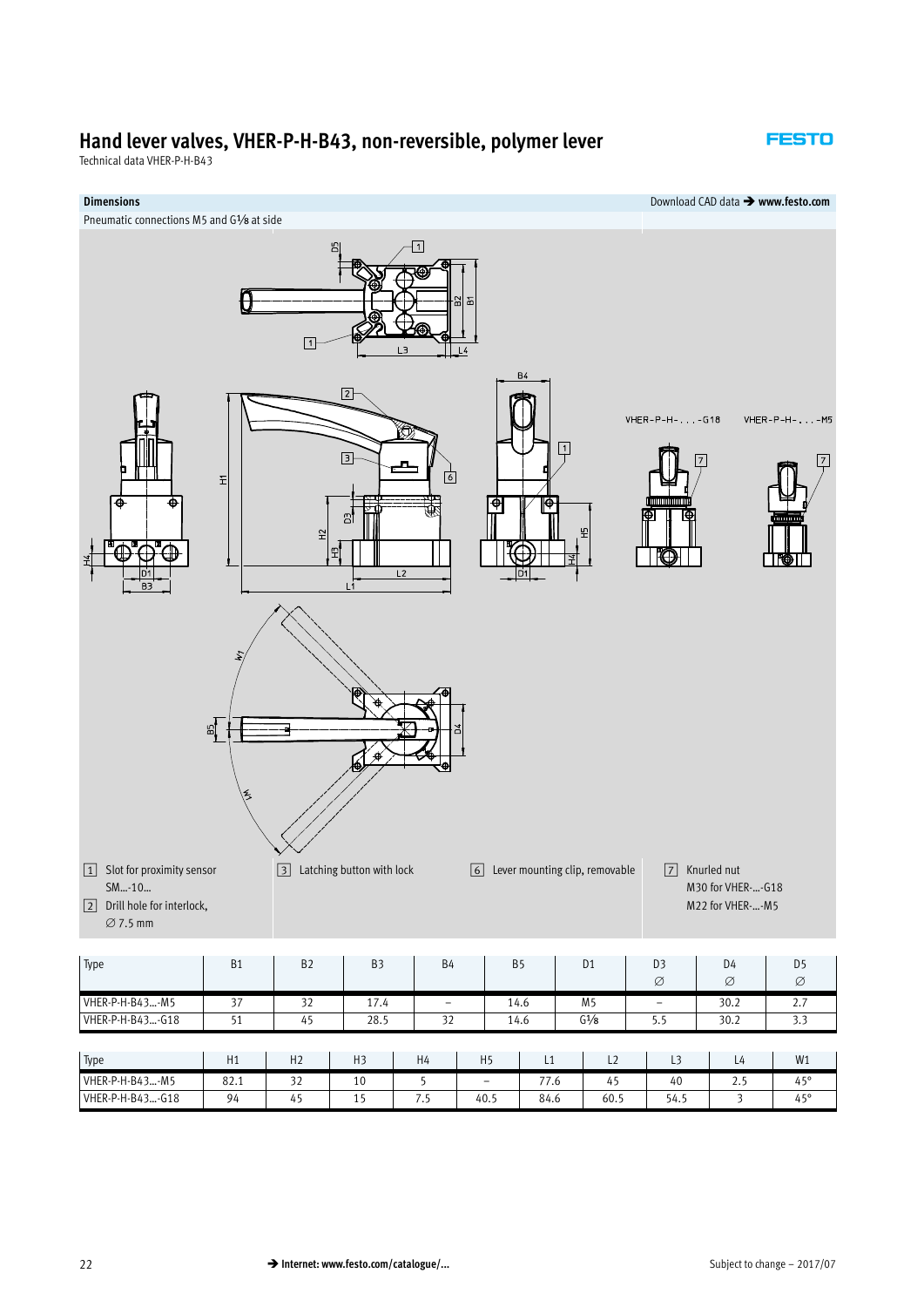Technical data VHER-P-H-B43



| VHER-P-H-B43-B-G18 | 42   | 24             | າາ<br>৴৴          |      | 14.6        | G <sup>1</sup> /8     | ر در | 30.2         |
|--------------------|------|----------------|-------------------|------|-------------|-----------------------|------|--------------|
|                    |      |                |                   |      |             |                       |      |              |
| Type               | H1   | H <sub>2</sub> | H <sub>5</sub>    | ᄔ    | $\sim$<br>ᄕ | - -                   | Lb   | W1           |
| VHER-P-H-B43-B-M5  | 78.7 | 28.6           | $\qquad \qquad -$ | 72.6 | 33.8        | $\overline{ }$<br>. . | כ.ס  | $45^{\circ}$ |
| VHER-P-H-B43-B-G18 | 86   | $\sim$         | 32.5              | 78.6 | 45          | 24                    |      | $45^\circ$   |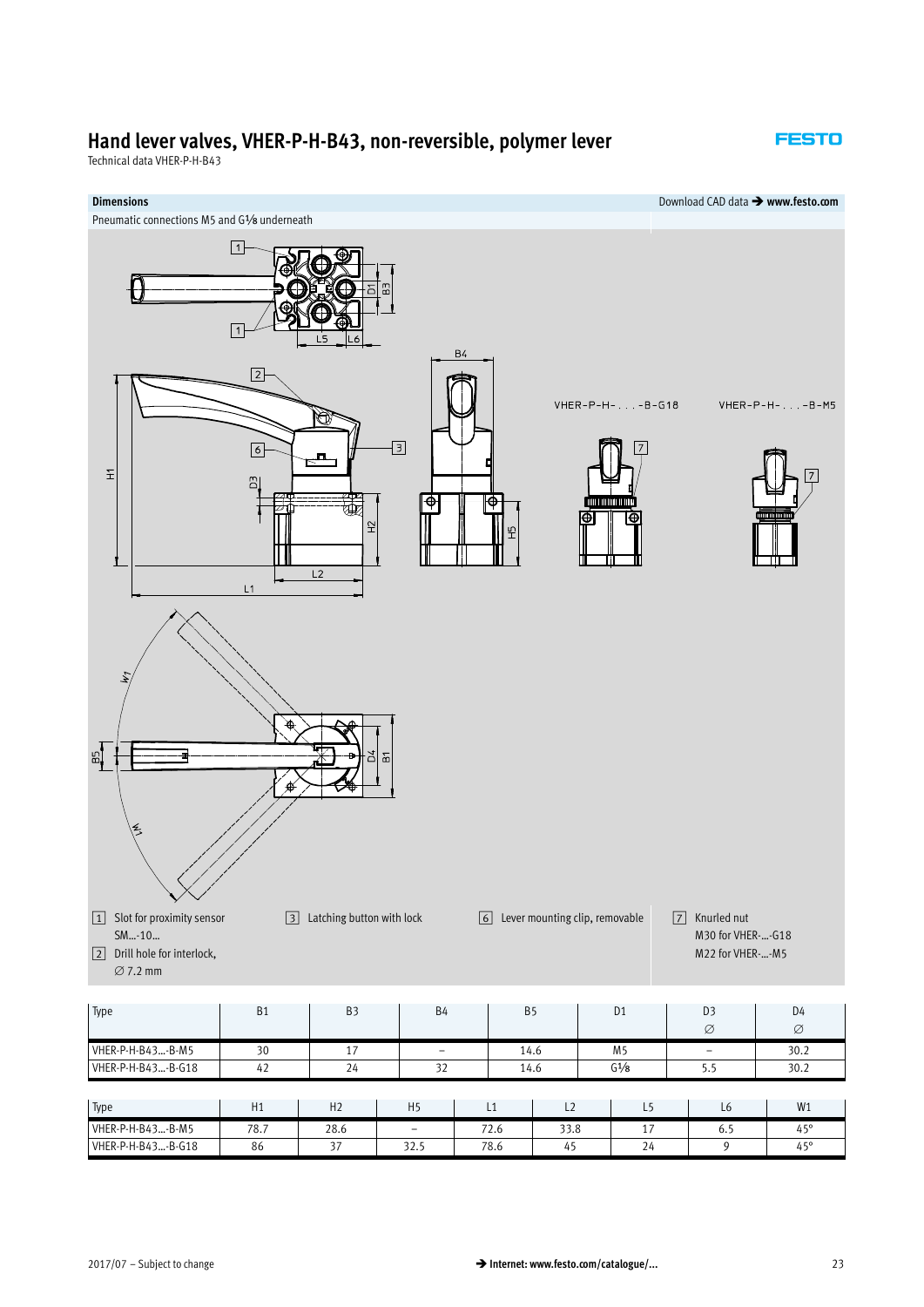Technical data VHER-P-H-B43

#### **FESTO**

**Dimensions** Download CAD data - **www.festo.com**

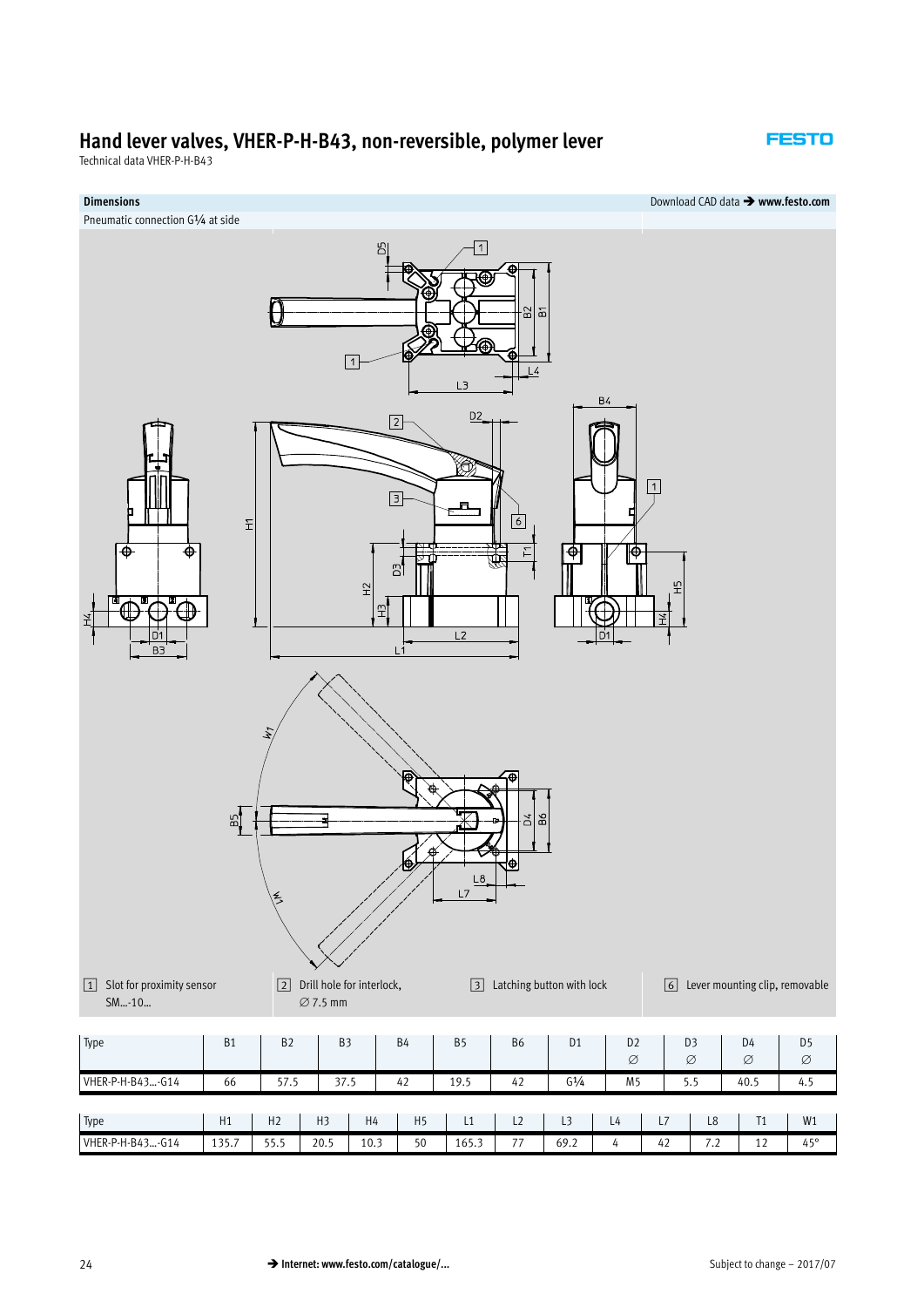Technical data VHER-P-H-B43

# **Dimensions** Download CAD data - **www.festo.com** Pneumatic connection G¼ underneath  $\boxed{1}$  $\boxed{1}$  $B<sub>4</sub>$ D<sub>2</sub>  $\boxed{2}$ Ò  $\overline{\Xi}$  $\boxed{6}$ Ħ  $\overleftarrow{\pm}$ ግ  $\overline{\Phi}$ Θ  $\overline{H}$ டி  $\overline{L2}$  $L1$  $-55$  $\delta$  $\overline{B}$  $L8$ [3] Latching button with lock <br>
6 Lever mounting clip, removable  $\boxed{1}$  Slot for proximity sensor 2 Drill hole for interlock,  $\varnothing$  7.2 mm SM…-10… D3 D4 Type B1 B3 B4 B5 B6 D1 D2  $\varnothing$  $\varnothing$  $\varnothing$ VHER-P-H-B43...-B-G14 | 56.3 | 33 | 42 | 19.2 | 42 | G1/4 | M5 | 5.5 | 40.5 Type H1 H2 H5 L1 L2 L5 L6 L7 L8 T1 W1

VHER-P-H-B43…-B-G14 | 129.2 | 49 | 43.5 | 157 | 60.2 | 33 | 11.5 | 42 | 7.2 | 12 | 45°

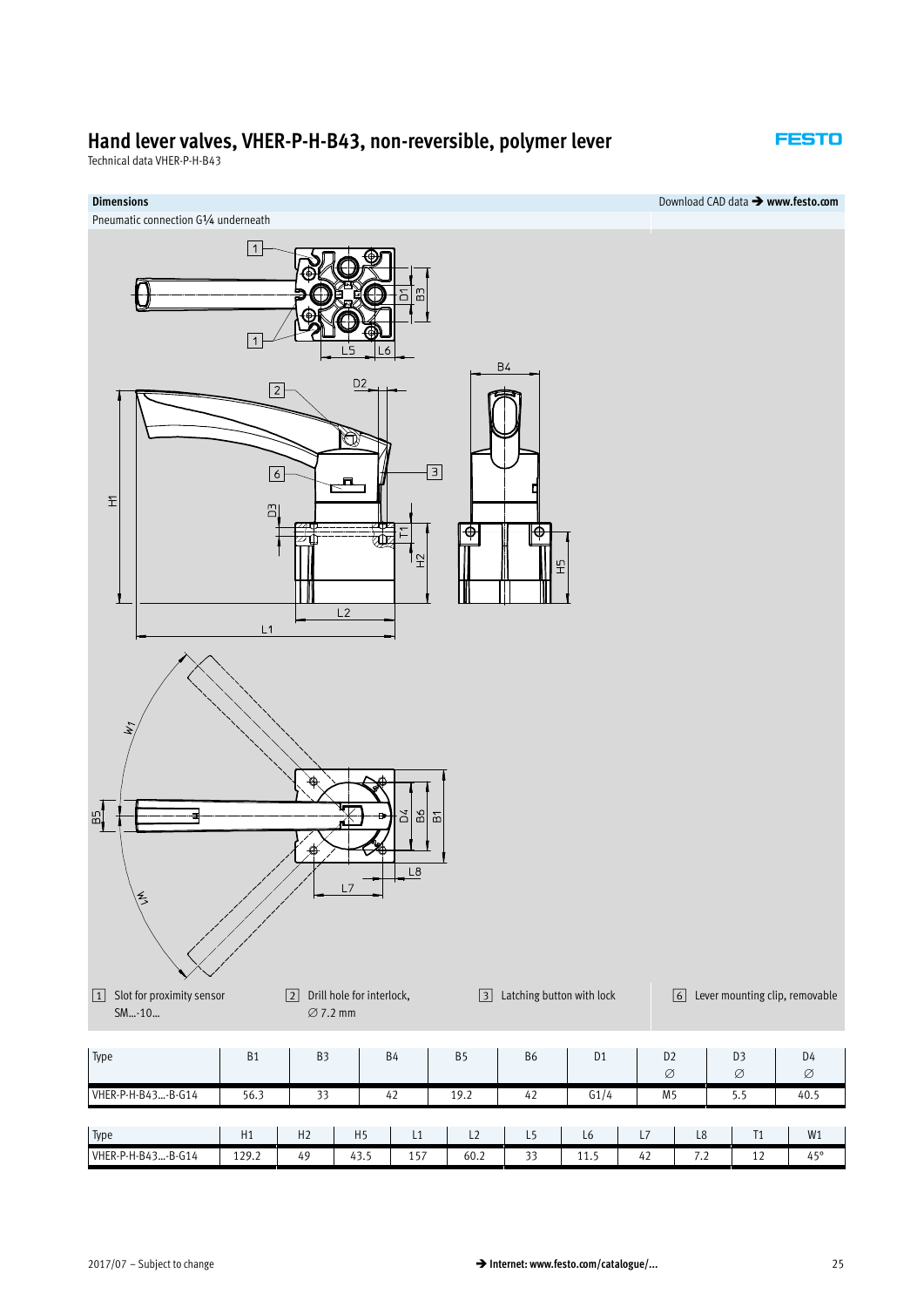Technical data VHER-P-H-B43

#### **FESTO**

#### **Dimensions** Download CAD data - **www.festo.com**

Pneumatic connection G½ at side



| Type              | H1  | H <sub>2</sub> | H <sub>3</sub> | H4   | H <sub>5</sub> |       | $\sim$<br>ᄂᄼ | $\sim$<br>ᇅ | L <sup>4</sup> | $\rightarrow$<br>. . | L8 | R1  | $T_{A}$<br>. . | W1           |
|-------------------|-----|----------------|----------------|------|----------------|-------|--------------|-------------|----------------|----------------------|----|-----|----------------|--------------|
|                   |     |                |                |      |                |       |              |             |                |                      |    |     |                |              |
| VHER-P-H-B43--G12 | 148 | 67.8           | 29             | 14.5 | 10<br>61.8     | 180.1 | 108.5        | 07          |                | 60                   | 10 | 128 | $\sim$         | $45^{\circ}$ |
|                   |     |                |                |      |                |       |              | ,,,         | ر . ر          |                      |    |     | .,             |              |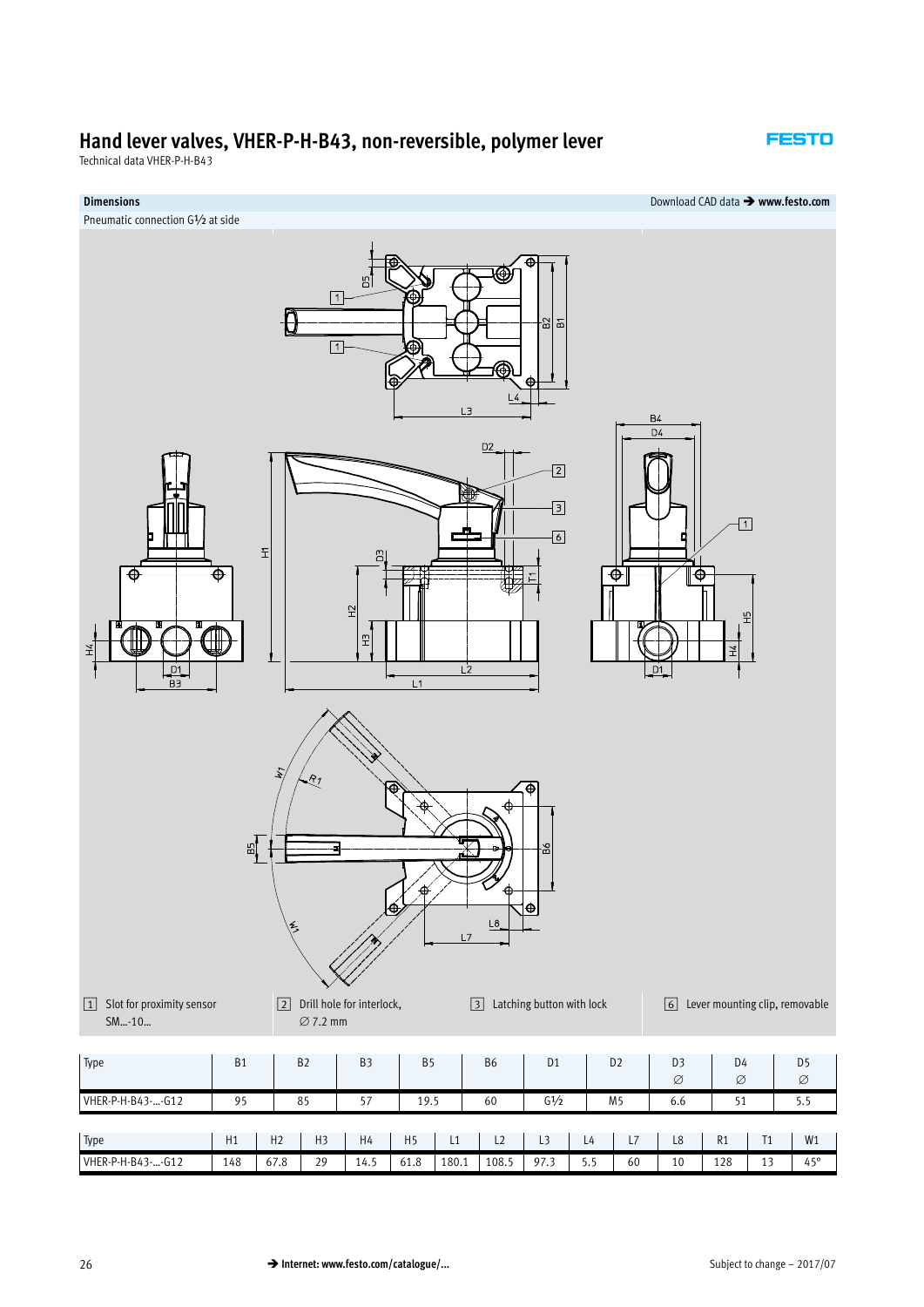Technical data VHER-P-H-B43

### **FESTO**



Pneumatic connection G½ underneath



VHER-P-H-B43-...-B-G12 | 137 | 55.8 | 49.8 | 169 | 84.8 | 50 | 15 | 60 | 10 | 128 | 13 | 45°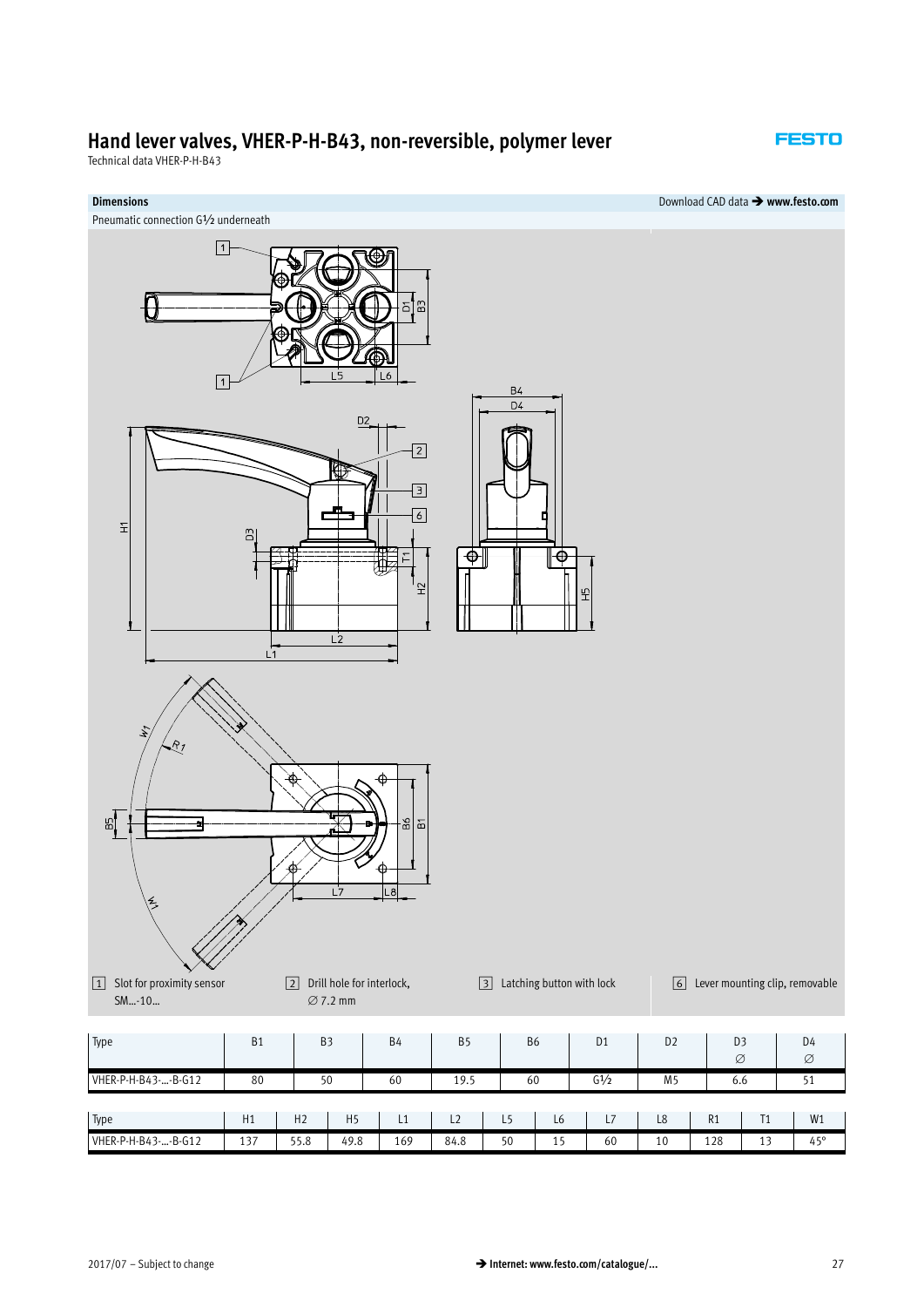Ordering data

### **Ordering data – Hand lever valves-**

| Circuit symbol                                   | Description | Actuating | <b>Actuator lock</b> | Pneumatic   | Weight | Width | Part No. | Type                       |  |  |  |
|--------------------------------------------------|-------------|-----------|----------------------|-------------|--------|-------|----------|----------------------------|--|--|--|
|                                                  |             | lever     |                      | connection  |        | [mm]  |          |                            |  |  |  |
|                                                  |             |           |                      |             | [g]    |       |          |                            |  |  |  |
| $4/3$ -way valve <sup>1)</sup>                   |             |           |                      |             |        |       |          |                            |  |  |  |
| 4   12                                           | Mid-        | Polymer   | Lockable             | Underneath  | 80     | 30    | 3410684  | VHER-P-H-B43U-B-M5         |  |  |  |
| $\frac{1}{2} \int_{0}^{2} \frac{dx}{1 + x^2} dx$ | position    |           | using                |             | 125    | 42    | 3488217  | <b>VHER-P-H-B43U-B-G18</b> |  |  |  |
|                                                  | pressurised |           | accessories          |             | 375    | 56    | 3515683  | <b>VHER-P-H-B43U-B-G14</b> |  |  |  |
|                                                  |             |           |                      |             | 740    | 80    | 3192084  | <b>VHER-P-H-B43U-B-G12</b> |  |  |  |
|                                                  |             |           |                      | At the side | 95     | 37    | 3410683  | VHER-P-H-B43U-M5           |  |  |  |
|                                                  |             |           |                      |             | 165    | 51    | 3488216  | <b>VHER-P-H-B43U-G18</b>   |  |  |  |
|                                                  |             |           |                      |             | 435    | 66    | 3515573  | <b>VHER-P-H-B43U-G14</b>   |  |  |  |
|                                                  |             |           |                      |             | 900    | 95    | 3192082  | <b>VHER-P-H-B43U-G12</b>   |  |  |  |
| 4 12                                             | Mid-        | Polymer   | Lockable             | Underneath  | 80     | 30    | 3410680  | VHER-P-H-B43C-B-M5         |  |  |  |
| ⊕ਪਿ                                              | position    |           | using                |             | 125    | 42    | 3488209  | <b>VHER-P-H-B43C-B-G18</b> |  |  |  |
|                                                  | closed      |           | accessories          |             | 375    | 56    | 3515601  | <b>VHER-P-H-B43C-B-G14</b> |  |  |  |
|                                                  |             |           |                      |             | 740    | 80    | 3192075  | <b>VHER-P-H-B43C-B-G12</b> |  |  |  |
|                                                  |             |           |                      | At the side | 95     | 37    | 3410679  | VHER-P-H-B43C-M5           |  |  |  |
|                                                  |             |           |                      |             | 165    | 51    | 3488208  | <b>VHER-P-H-B43C-G18</b>   |  |  |  |
|                                                  |             |           |                      |             | 435    | 66    | 3515361  | <b>VHER-P-H-B43C-G14</b>   |  |  |  |
|                                                  |             |           |                      |             | 900    | 95    | 3192074  | <b>VHER-P-H-B43C-G12</b>   |  |  |  |
| 2                                                | Mid-        | Polymer   | Lockable             | Underneath  | 80     | 30    | 3410682  | VHER-P-H-B43E-B-M5         |  |  |  |
| $\frac{1}{\sqrt{2}}\int_{-\frac{1}{2}}^{\infty}$ | position    |           | using                |             | 125    | 42    | 3488211  | <b>VHER-P-H-B43E-B-G18</b> |  |  |  |
|                                                  | exhausted   |           | accessories          |             | 375    | 56    | 3515640  | <b>VHER-P-H-B43E-B-G14</b> |  |  |  |
|                                                  |             |           |                      |             | 740    | 80    | 3192077  | <b>VHER-P-H-B43E-B-G12</b> |  |  |  |
|                                                  |             |           |                      | At the side | 95     | 37    | 3410681  | VHER-P-H-B43E-M5           |  |  |  |
|                                                  |             |           |                      |             | 165    | 51    | 3488210  | <b>VHER-P-H-B43E-G18</b>   |  |  |  |
|                                                  |             |           |                      |             | 435    | 66    | 3515542  | VHER-P-H-B43E-G14          |  |  |  |
|                                                  |             |           |                      |             | 900    | 95    | 3192076  | <b>VHER-P-H-B43E-G12</b>   |  |  |  |

1) The hand lever valve can be used as a 3/3-way valve by sealing port 2.

 $\mathbb{R}^2$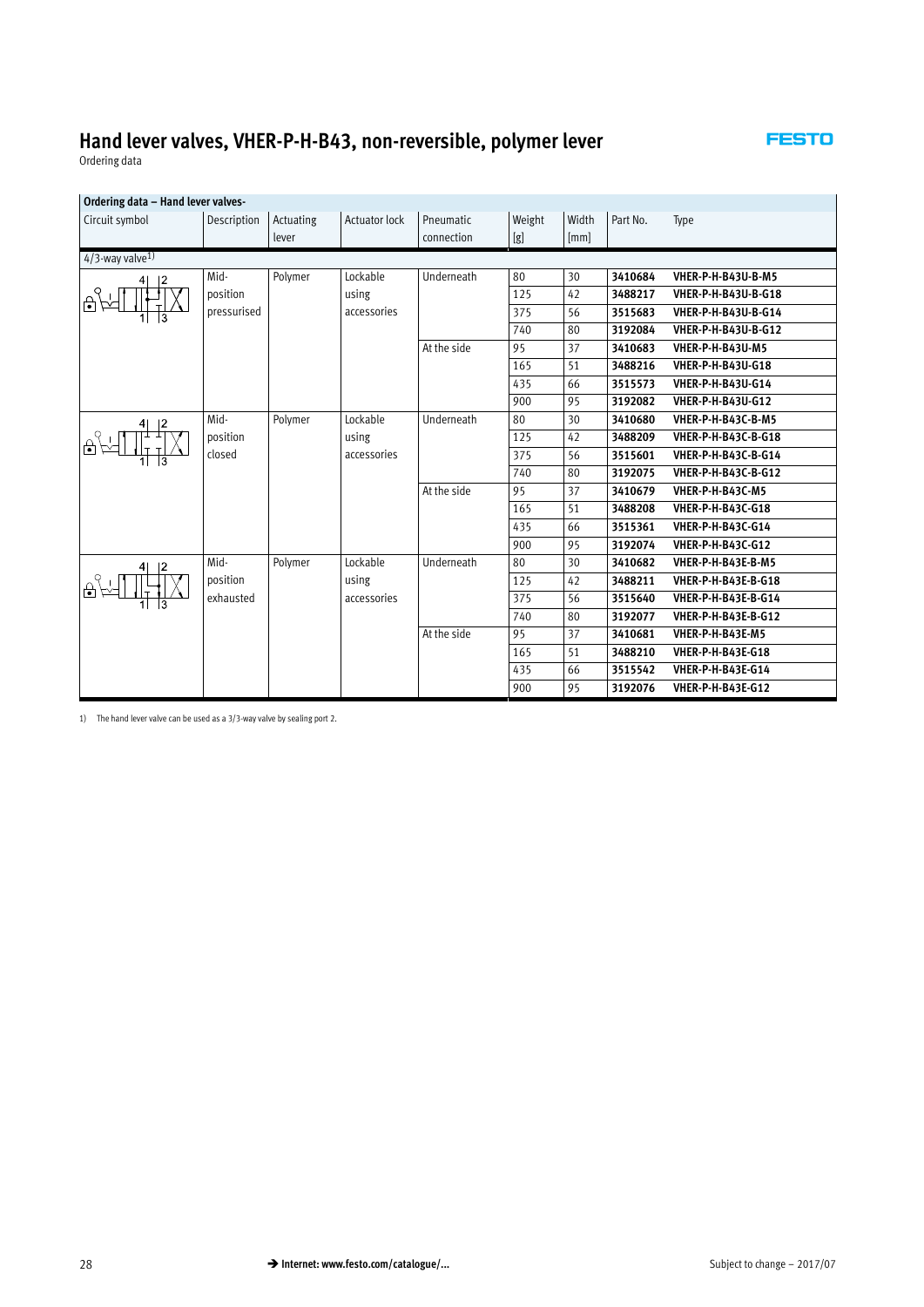| Ordering data - Push-in fittings- |                |                                                     |                   |          |                         |                 |
|-----------------------------------|----------------|-----------------------------------------------------|-------------------|----------|-------------------------|-----------------|
| Description                       | Connection     |                                                     |                   | Part No. | Type                    | PU <sup>1</sup> |
|                                   |                | Pneumatic connection: underneath, external hexagon  |                   |          |                         |                 |
|                                   | M <sub>5</sub> | Metric thread with sealing ring for                 | Tubing O.D. 3 mm  | 153302   | QSM-M5-3                | 10              |
|                                   |                | (short design)                                      | Tubing O.D. 4 mm  | 153304   | <b>QSM-M5-4</b>         | 10              |
|                                   |                |                                                     | Tubing O.D. 6 mm  | 153306   | QSM-M5-6                | 10              |
|                                   | G1/8           | G thread with sealing ring for                      | Tubing O.D. 4 mm  | 186264   | QSM-G1/8-4              | 10              |
|                                   |                | (short design)                                      | Tubing O.D. 6 mm  | 186265   | QSM-G1/8-6              | 10              |
|                                   | G1/8           | G thread with sealing ring for                      | Tubing O.D. 4 mm  | 186095   | QS-G1/8-4               | 10              |
|                                   |                |                                                     | Tubing O.D. 6 mm  | 186096   | QS-G1/8-6               | 10              |
|                                   |                |                                                     | Tubing O.D. 8 mm  | 186098   | QS-G1/8-8               | 10              |
|                                   | G1/4           | G thread with sealing ring for                      | Tubing O.D. 6 mm  | 186097   | QS-G1/4-6               | 10              |
|                                   |                |                                                     | Tubing O.D. 8 mm  | 186098   | $QS - G1/4 - 8$         | 10              |
|                                   |                |                                                     | Tubing O.D. 10 mm | 186101   | QS-G1/4-10              | 10              |
|                                   | G1/2           | G thread with sealing ring for                      | Tubing O.D. 12 mm | 186104   | QS-G1/2-12              | 1               |
|                                   |                |                                                     | Tubing O.D. 16 mm | 186105   | QS-G1/2-16              | $\mathbf{1}$    |
|                                   |                |                                                     |                   |          |                         |                 |
|                                   |                | Pneumatic connection: underneath, internal hexagon  |                   |          |                         |                 |
|                                   | M5             | Metric thread with sealing ring for                 | Tubing O.D. 3 mm  | 153313   | QSM-M5-3-I              | 10              |
|                                   |                | (short design)                                      | Tubing O.D. 4 mm  | 153315   | <b>QSM-M5-4-I</b>       | 10              |
|                                   |                |                                                     | Tubing O.D. 6 mm  | 153317   | QSM-M5-6-I              | 10              |
|                                   | G1/8           | G thread with sealing ring for                      | Tubing O.D. 4 mm  | 186266   | QSM-G1/8-4-I            | 10              |
|                                   |                | (short design)                                      | Tubing O.D. 6 mm  | 186267   | QSM-G1/8-6-I            | 10              |
|                                   | G1/8           | G thread with sealing ring for                      | Tubing O.D. 4 mm  | 186106   | QS-G1/8-4-I             | 10              |
|                                   |                |                                                     | Tubing O.D. 6 mm  | 186107   | QS-G1/8-6-I             | 10              |
|                                   |                |                                                     | Tubing O.D. 8 mm  | 186109   | QS-G1/8-8-I             | 10              |
|                                   | G1/4           | G thread with sealing ring for                      | Tubing O.D. 6 mm  | 186108   | QS-G1/4-6-I             | 10              |
|                                   |                |                                                     | Tubing O.D. 8 mm  | 186110   | QS-G1/4-8-I             | 10              |
|                                   |                |                                                     | Tubing O.D. 10 mm | 186112   | QS-G1/4-10-I            | 10              |
|                                   | G1/2           | G thread with sealing ring for                      | Tubing O.D. 12 mm | 186115   | QS-G1/2-12-I            | $\mathbf{1}$    |
|                                   |                |                                                     |                   |          |                         |                 |
|                                   |                |                                                     |                   |          |                         |                 |
|                                   |                | Pneumatic connection: at the side, internal hexagon |                   |          |                         |                 |
|                                   | M <sub>5</sub> | Metric thread with sealing ring for                 | Tubing O.D. 3 mm  | 153313   | QSM-M5-3-I              | 10              |
|                                   |                | (short design)                                      | Tubing O.D. 4 mm  | 153315   | QSM-M5-4-I              | 10              |
|                                   | G1/8           | G thread with sealing ring for                      | Tubing O.D. 4 mm  | 186266   | QSM-G1/8-4-I            | 10              |
| <u>ou</u>                         |                | (short design)                                      | Tubing O.D. 6 mm  | 186267   | QSM-G1/8-6-I            | 10              |
|                                   | G1/8           | G thread with sealing ring for                      | Tubing O.D. 4 mm  | 186106   | QS-G1/8-4-I             | 10              |
|                                   |                |                                                     | Tubing O.D. 6 mm  | 186107   | $QS-G1/8-G-I$           | 10              |
|                                   |                |                                                     | Tubing O.D. 8 mm  | 186109   | QS-G1/8-8-I             | 10              |
|                                   | G1/4           | G thread with sealing ring for                      | Tubing O.D. 6 mm  | 186108   | QS-G1/4-6-I             | 10              |
|                                   |                |                                                     | Tubing O.D. 8 mm  | 186110   | QS-G1/4-8-I             | 10              |
|                                   |                |                                                     | Tubing O.D. 10 mm | 186112   | QS-G1/4-10-I            | 10              |
|                                   | G1/2           | G thread with sealing ring for                      | Tubing O.D. 12 mm | 186115   | $QS - G^{1/2} - 12 - I$ | $\mathbf{1}$    |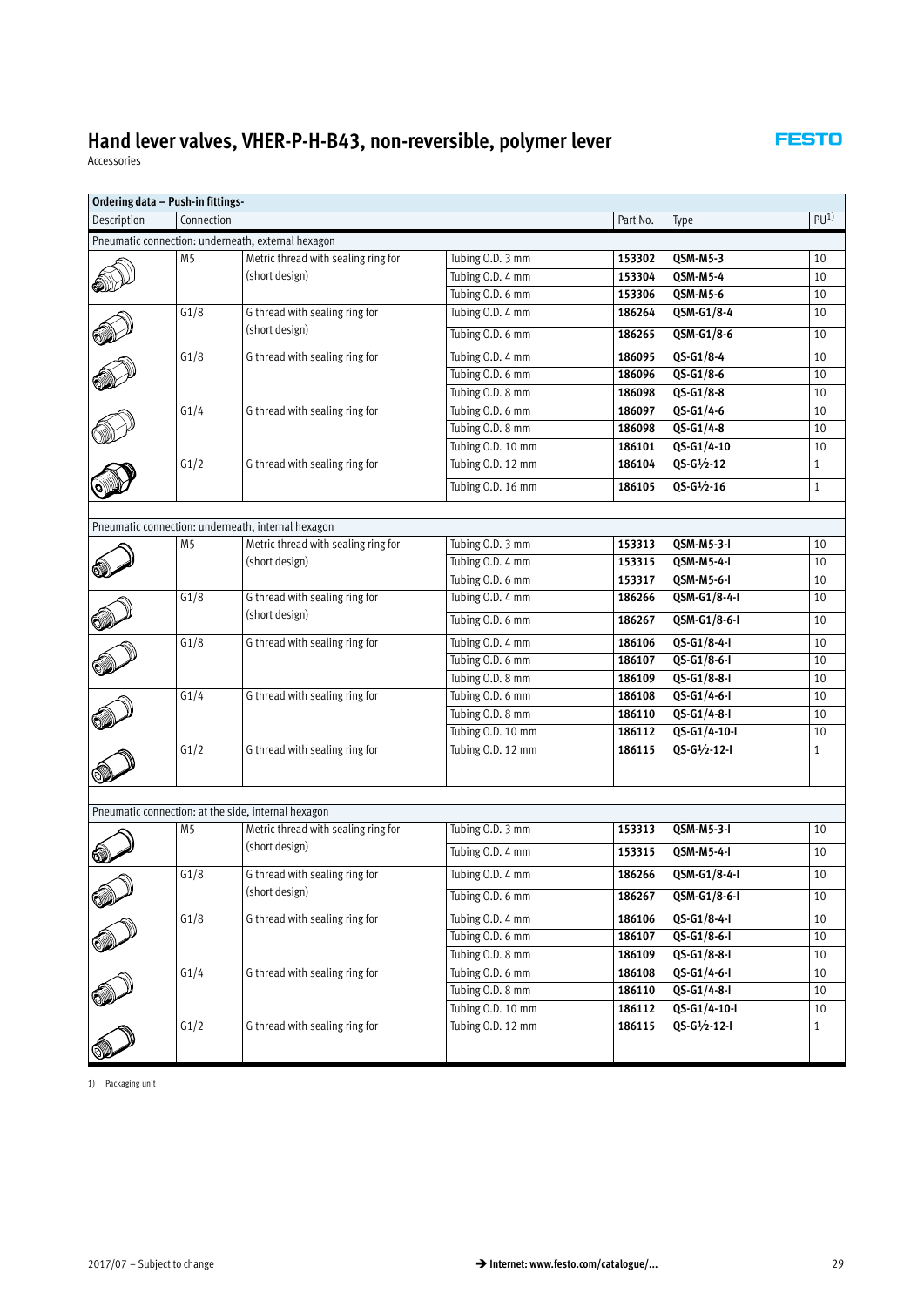<span id="page-29-0"></span>Accessories

 $\mathbf{r}$ 

| Ordering data - Silencers-       |                |                    |          |                    |          |                       |                 |
|----------------------------------|----------------|--------------------|----------|--------------------|----------|-----------------------|-----------------|
| Description                      | Connection     | <b>Materials</b>   |          |                    | Part No. | Type                  | PU <sup>1</sup> |
|                                  |                | Stud end connector | Silencer | Housing            |          |                       |                 |
| Pneumatic connection: underneath |                |                    |          |                    |          |                       |                 |
|                                  | M <sub>5</sub> | PE                 | PE       | $\qquad \qquad -$  | 165003   | UC-M5                 | 1               |
|                                  | G1/8           | PE                 | PE       | $\qquad \qquad -$  | 161419   | $UC-1/8$              |                 |
|                                  | G1/4           | PE                 | PE       | -                  | 165004   | $UC-1/4$              | 1               |
|                                  | G1/8           | Die-cast aluminium | PE       | Die-cast aluminium | 6841     | $U-1/8-B$             |                 |
|                                  | G1/8           | PA                 | PE       | PA                 | 2307     | $U-1/8$               | 1               |
|                                  | G1/4           | Die-cast aluminium | PE       | Die-cast aluminium | 6842     | $U-1/4-B$             | $\mathbf{1}$    |
|                                  | G1/4           | PA                 | PE       | PA                 | 2316     | $U - 1/4$             |                 |
|                                  | G1/2           | Die-cast aluminium | PE       | Die-cast aluminium | 6844     | $U - \frac{1}{2} - B$ | 1               |
| Pneumatic connection: at side    |                |                    |          |                    |          |                       |                 |
|                                  | M5             | PE                 | PE       | -                  | 165003   | UC-M5                 | 1               |
|                                  | G1/8           | PE                 | PE       | -                  | 161419   | $UC-1/8$              |                 |
|                                  | G1/4           | PE                 | PE       | -                  | 165004   | $UC-1/4$              | $\mathbf{1}$    |
| 1                                | G1/2           | Die-cast aluminium | PE       | Die-cast aluminium | 6844     | $U - \frac{1}{2} - B$ | 1               |

1) Packaging unit

| Ordering data - Proximity sensors |                                |                        |                  |                          |                        |          |                                          |                    |
|-----------------------------------|--------------------------------|------------------------|------------------|--------------------------|------------------------|----------|------------------------------------------|--------------------|
|                                   | Connection<br>outlet direction | Measuring<br>principle | Switching output | Electrical<br>connection | Cable<br>length<br>[m] | Part No. | Type                                     | P(J <sup>1</sup> ) |
| N/O contact                       |                                |                        |                  |                          |                        |          |                                          |                    |
|                                   | In-line                        | Magnetic reed          | Contacting.      | Cable, 3-wire            | 2.5                    | 173210   | <b>SME-10-KL-LED-24</b>                  |                    |
|                                   |                                |                        | bipolar          |                          |                        | 551365   | SME-10M-DS-24V-E-2,5-L-OE <sup>2)</sup>  |                    |
|                                   |                                |                        |                  | Plug M8x1, 3-pin         | 0.3                    | 173212   | <b>SME-10-SL-LED-24</b>                  |                    |
|                                   |                                |                        |                  |                          |                        | 551367   | SME-10M-DS-24V-E-0,3-L-M8D <sup>2)</sup> |                    |
|                                   |                                |                        |                  | Cable, 2-wire            | 2.5                    | 551369   | SME-10M-ZS-24V-E-2,5-L-OE2)              |                    |
|                                   | Lateral                        | Magnetic reed          | Contacting.      | Cable, 3-wire            | 2.5                    | 173211   | <b>SME-10-KO-LED-24</b>                  |                    |
|                                   |                                |                        | bipolar          |                          |                        | 551366   | SME-10M-DS-24V-E-2,5-Q-OE <sup>2)</sup>  |                    |
|                                   |                                |                        |                  | Plug M8x1, 3-pin         | 0.3                    | 173213   | <b>SME-10-SO-LED-24</b>                  |                    |
| RA                                |                                |                        |                  |                          |                        | 551368   | SME-10M-DS-24V-E-0,3-Q-M8D <sup>2)</sup> |                    |
|                                   |                                |                        |                  | Cable, 2-wire            | 2.5                    | 551370   | SME-10M-ZS-24V-E-2.5-O-OE2)              |                    |

1) Packaging unit 2) Oil-resistant, halogen-free, ROHS compliant